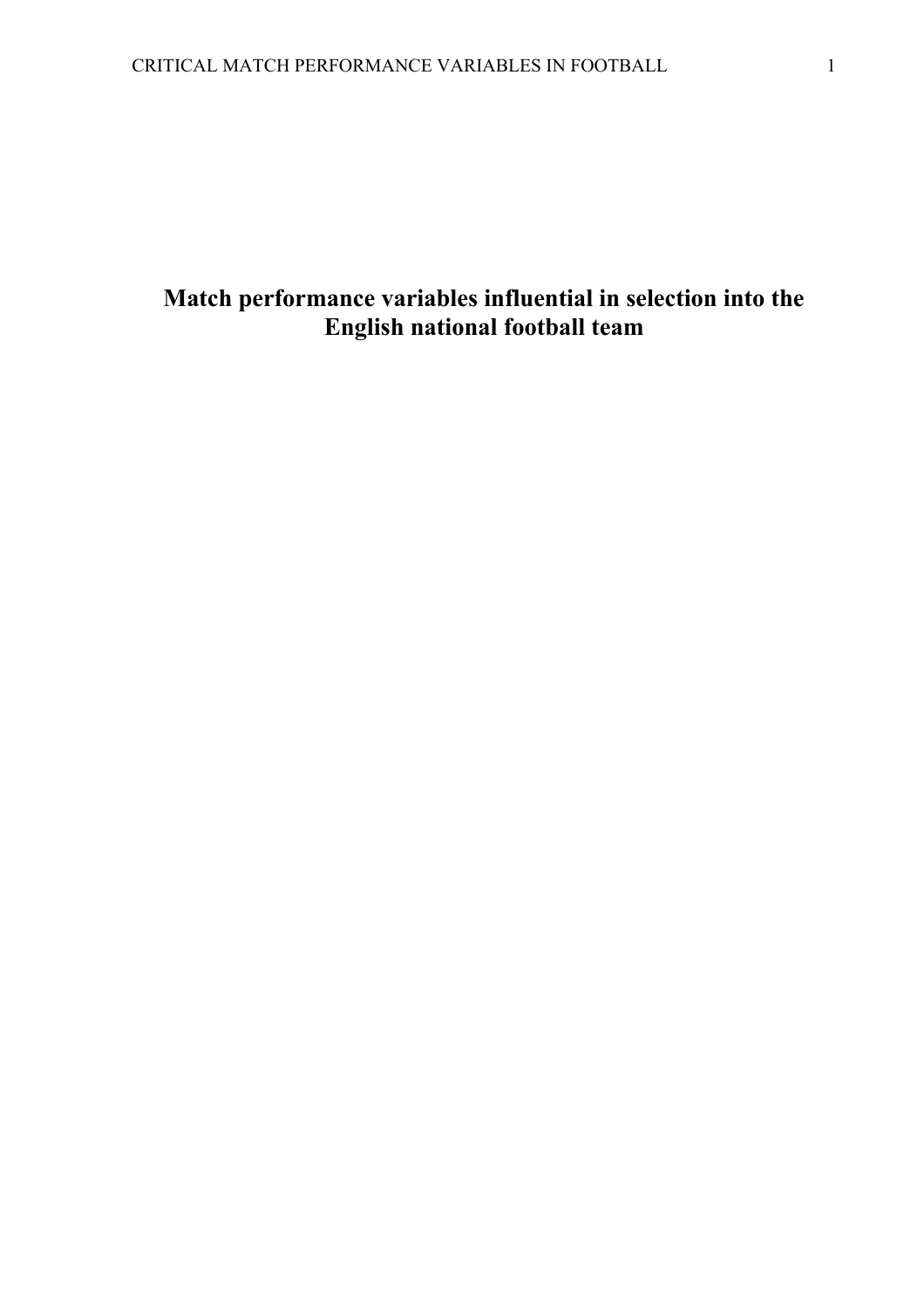#### **ABSTRACT**

**Background:** In recent years, talent identification has become an imperative tool in football, given the highly lucrative nature of the modern-day game. However, despite attempts to utilize multidimensional assessments for talent identification, there is little evidence to propose a set of factors that can reliably predict future footballing success. **Purpose:** To examine match actions of players in the four major playing positions in football (goalkeepers, defenders, midfielders, forwards) to see if they can distinguish between players selected or not selected for the national team. **Method:** Match actions data of English players playing in the English Premier League (EPL) from 2012-2018 were collected, with analysis done on 828 season-long observations. Discriminant analysis was run to identify performance variables that best distinguished those selected or not selected for the English national team for each position. The discriminant functions were tested on their ability to successfully classify the players into the national team or non-national team categories using the leaveone-out method. **Results:** Four unique sets of critical performance variables were identified using discriminant analysis. Multiple critical performance variables were identified for each position but the performance variable best able to distinguish the two selection groups were: saves made (goalkeepers), clean sheets kept (defenders), tackles made (midfielders), and shots on target (forwards). The four discriminant functions provided high overall percentages of successful classification (>77%). **Conclusion:** The usage of match performance variables profile analysis is a viable addition to existing multidimensional methods of football talent identification.

*Keywords:* football talent identification, match performance analysis, performance variables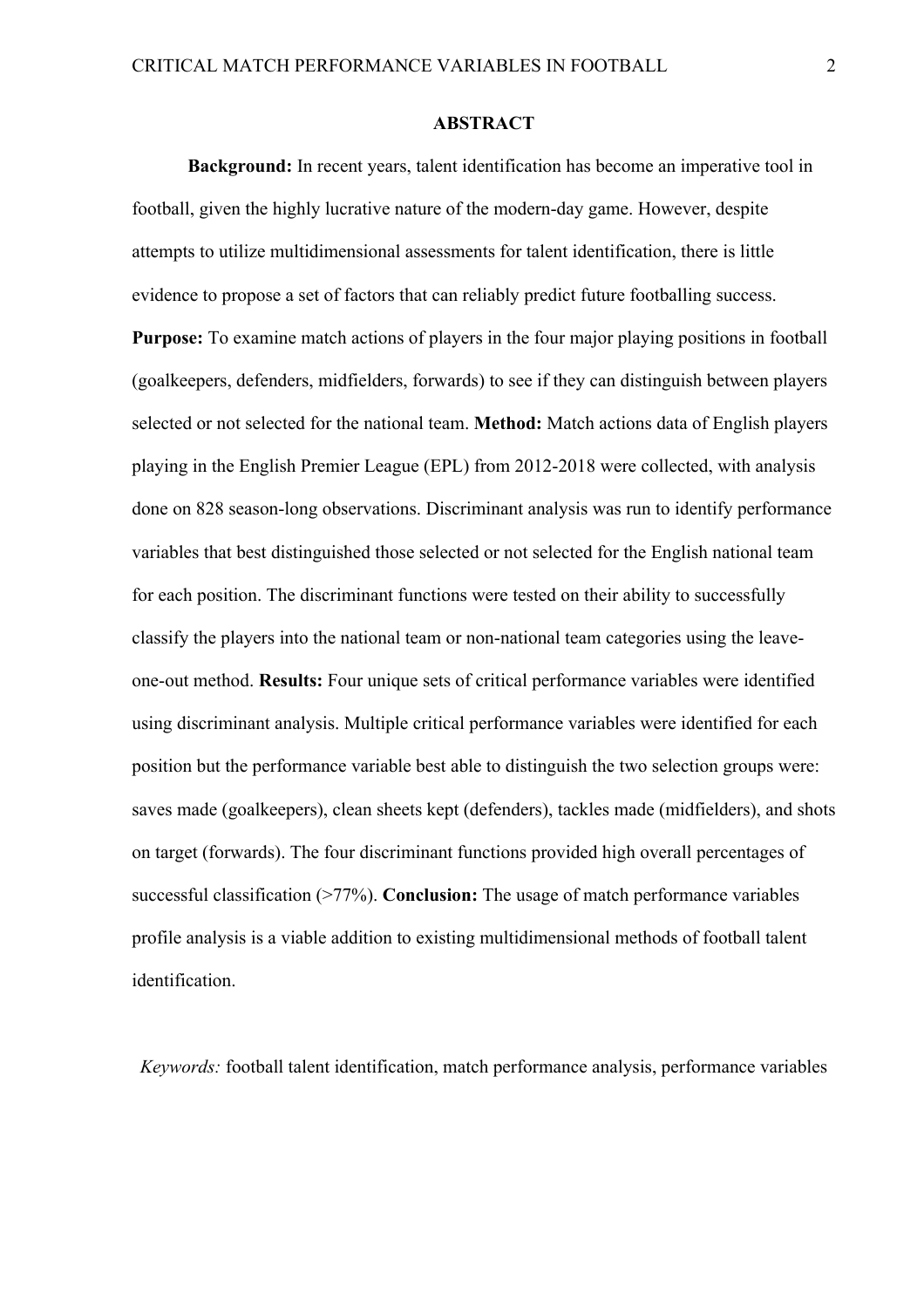Match performance variables influential in selection into the English national football team

#### **Introduction**

## **Background**

In the modern era of sport, footballing success at the elite level involves winning both on and off the pitch. Football has become a highly profitable global brand in the past decade, spurring football clubs to constantly compete against each other to sign the best players and give their team the best chance of winning (Littlewood, Mullen, & Richardson, 2011). Since 2010, football clubs in the English Premier League (EPL) have been spending larger amounts of money on player transfers (Scott & Tweedale, 2018), culminating in a lofty 1.6 billion pounds spent in the 2016 season (Barnard, Dwyer, Wilson, & Winn, 2018). However, these massive investments are often unfounded gambles as clubs that have spent the most at the start of the season have not consistently won the EPL (Scott  $&$  Tweedale, 2018).

Beyond the club level, international competitions such as the FIFA World Cup present another set of challenges for coaches attempting to assemble the best team. National team coaches are free to select any players that they want as long as they hold the necessary citizenship (Hall, 2012). However, professional players are involved with their domestic club teams for the majority of each season which limits the interaction between national team coaches and the players that they can select. Furthermore, globalization of modern football has seen an increase in the number of players migrating to play in foreign leagues (Littlewood et al., 2011), which further complicates the scouting and selection process. These circumstances present the need for a set of performance variables which coaches can use to make more informed decisions in player selection. Despite the widespread usage of performance variables in sports to identify the best players among elite athletes, existing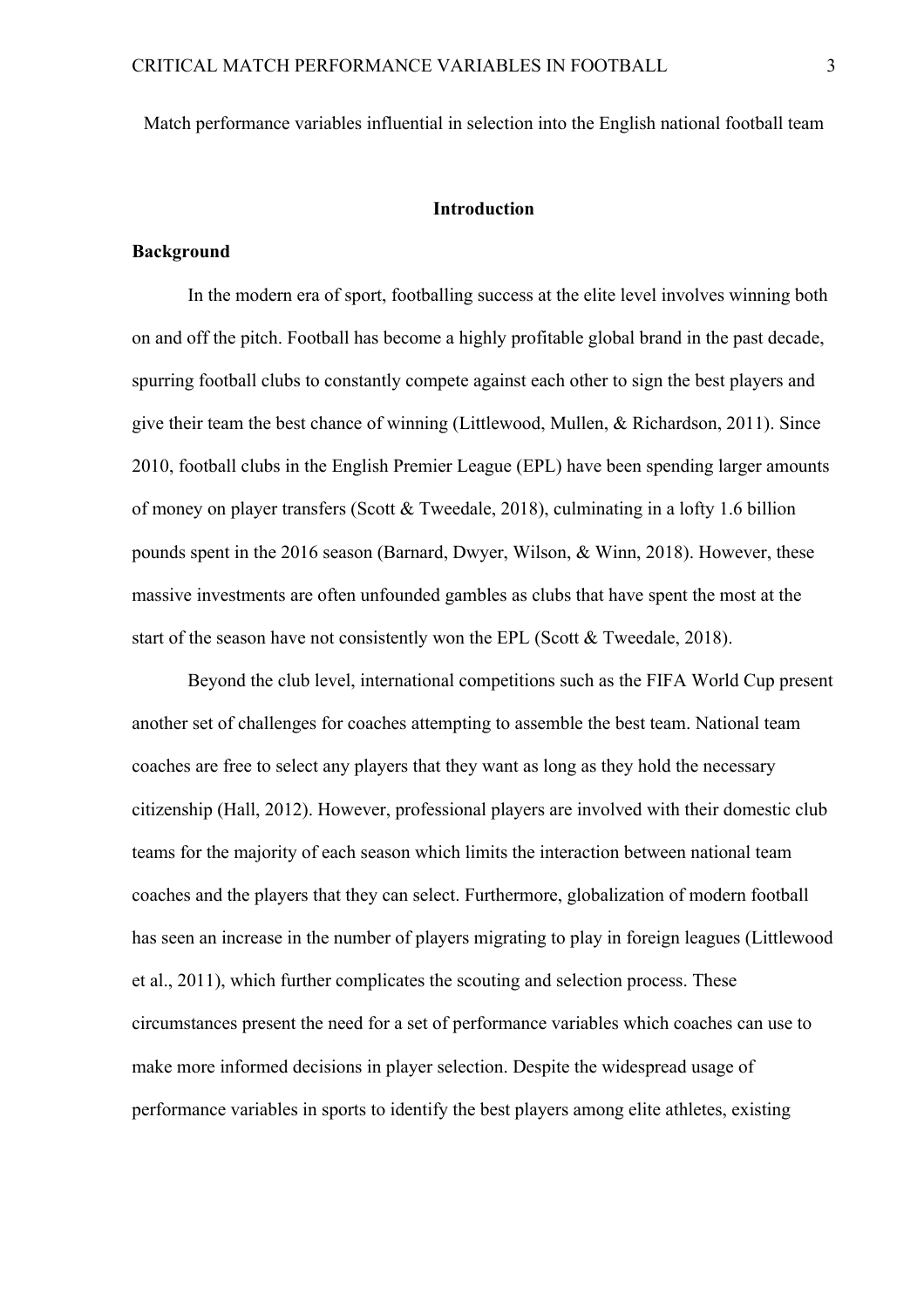literature has been unable to agree on a set of variables that can reliably predict future sporting success (Johnston, Wattie, Schorer, & Baker, 2018).

## **Research gap and objectives**

Given the benefits of being able to correctly identify talented athletes, there has been an abundance of literature in athlete talent identification. Till date, existing methods of identifying talented athletes across multiple sports have been primarily concerned with performance variables relating to physical profiles of athletes and have often been limited to examining athletes 10 to 20 years of age (Johnston et al., 2018). Moreover, despite widespread usage of performance variables to identify talent, current methods have been unable to establish an apparent set of variables that can reliably predict sporting success in the future (Johnston et al., 2018).

Existing football specific talent identification methods commonly examine anthropometric, physiological, psychological and football specific motor skills to distinguish between youth players of different skill groups (HÖner, Votteler, Schmid, Schultz, & Roth, 2015; Reilly, Williams, Nevill, & Franks, 2000). Till date, there have been a number of studies that have proposed multiple sets of key technical skills required by players to succeed in different playing positions (Wiemeyer, 2003). However, as these publications are often based on the personal opinion of coaches, there has not been a large amount of agreeability in key technical football skills that can predict future footballing success (Hughes & Bartlett, 2002). Furthermore, the assessment of youth players on traditional metrics such as anthropometric and physical profiles are problematic due to maturation and training effects, as the characteristics that are innate or evident in pre-adolescence do not always translate successfully when athletes transition into the senior level (Vaeyens, Lenoir, Williams, & Philippaerts, 2008).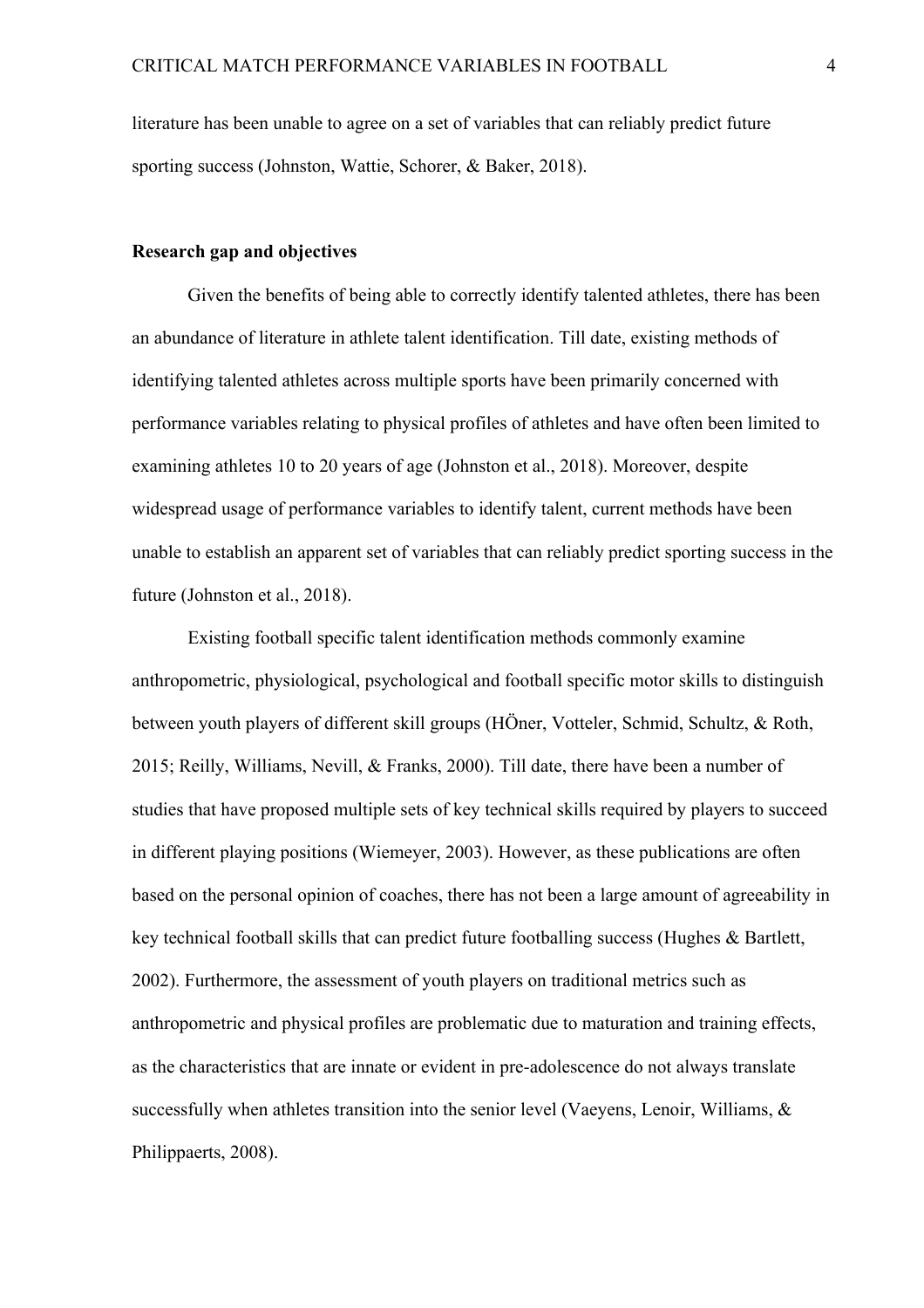Currently, there has been no study examining football specific actions performed during actual professional matches that can distinguish the best players among elite senior football players. Additionally, current literature has not attempted to highlight differences in actual match performances between players selected and not selected for the national team.

Therefore, if a set of crucial match performance variables can be identified for each position, there may be significant benefits for national team coaches particularly in helping them identify potential prospects from a vast pool of available players. Hence, the objective of the current study is to analyze match actions performed during actual matches as a form of match performance variables. The match performance variables of English players playing in the English Premier League will be analyzed to identify a critical set of match performance variables for each position that best distinguishes players selected or not selected for the national team.

As such, the current study seeks to answer the following research questions:

- 1. What are the critical match performance variables performed by players in each of the four major positions in football during domestic club matches that best distinguishes them from being selected or not selected for the national football team?
- 2. What is the ability of the set of critical performance variables identified in successfully classifying the players into their respective selection groups?

## **Significance of study**

It was reported by Hunter (2018) that in the first four weeks of a 38-week season, English players accounted for 24,076 minutes played in the EPL. Therefore, if a set of critical performance variables can be identified for each of the four major positions, national team coaches may benefit by using potential findings to guide the allocation of time and financial resources in scouting and recruiting prospective players. Given the uncertainty of current methods in identifying footballing talent, the potential findings may help to augment current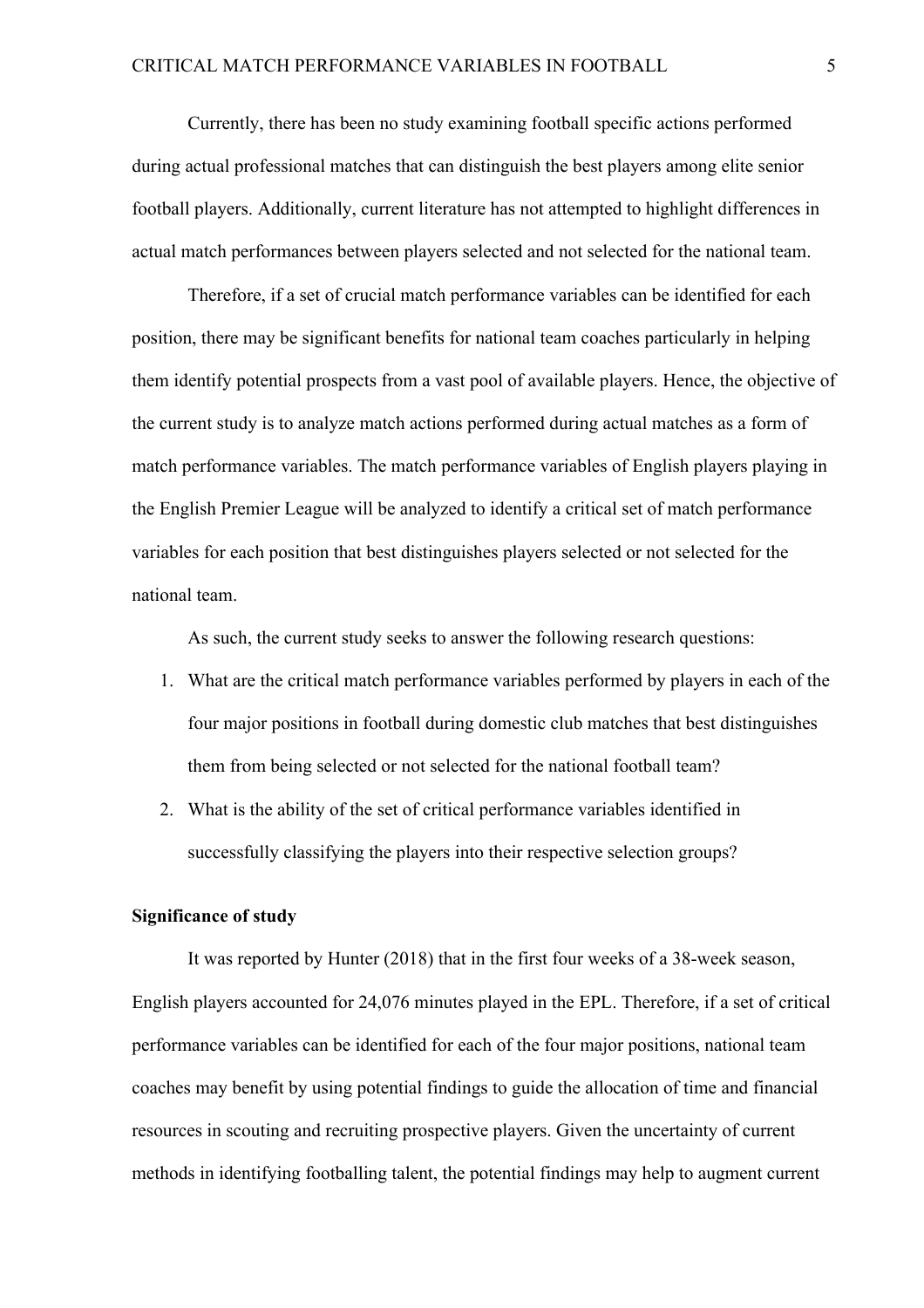approaches of football talent identification by adding an evidence-based approach to recruit players with greater certainty. Additionally, the results may be useful for youth football coaches by placing a greater emphasis on development of skills identified to be valued in senior elite football.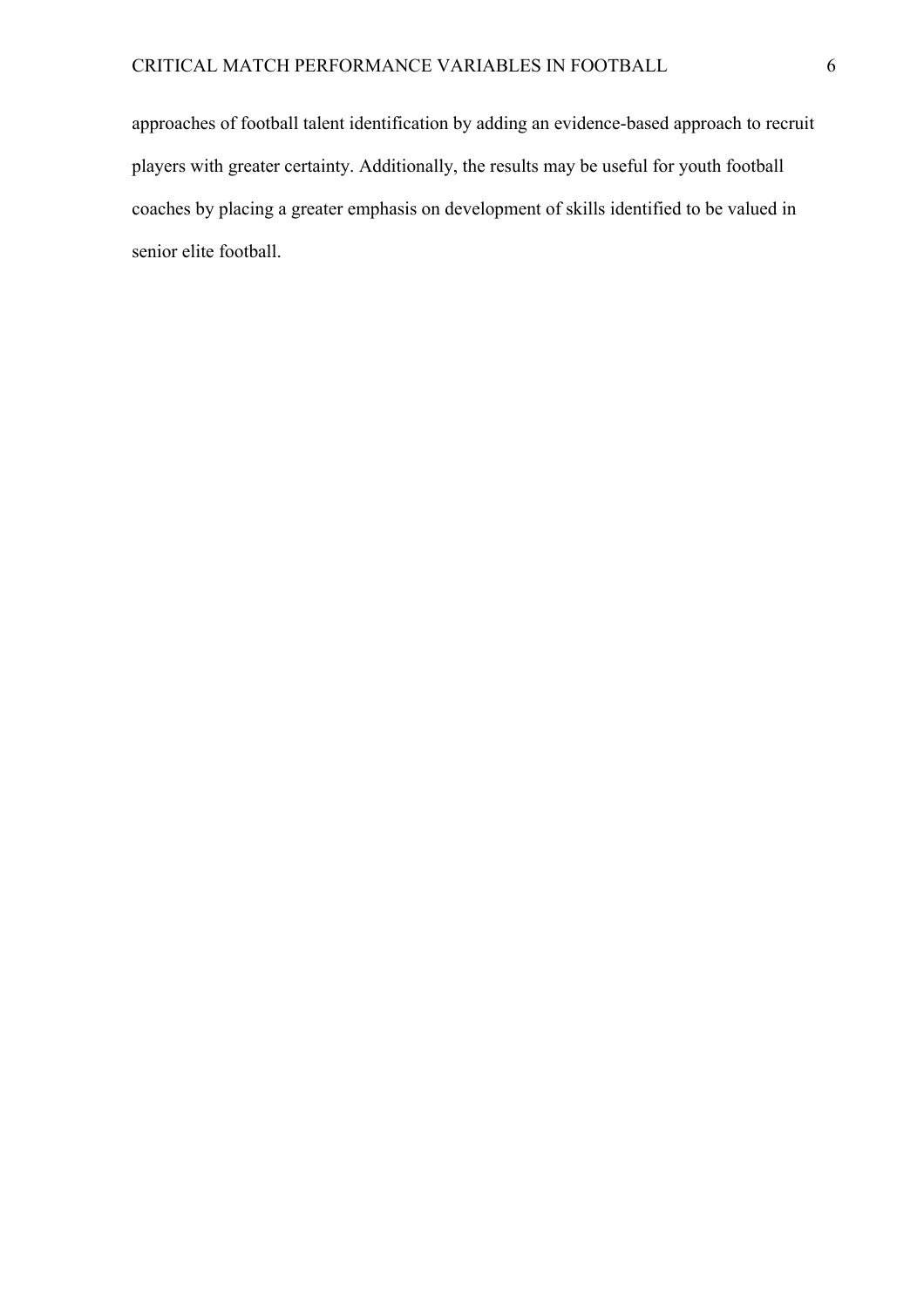#### **Literature Review**

#### **Talent identification in elite football athletes**

Given the popularity of football and financial benefits of being able to identify footballing talent among youth players, there has been a large amount of literature on the different approaches towards identifying young footballing talent. Table 1 provides a summary of the literature regarding existing approaches to football talent identification. It is crucial to note that majority of existing literature examined players at the junior level (Johnston et al., 2018). This may be because early identification of talented young players allows them to receive specialized coaching at a young age (Reilly et al., 2000). Additionally, football clubs may receive greater dividends by focusing on youth scouting. Specifically, the Union of European Football Associations (UEFA) has exempted youth player related expenses incurred by football clubs from financial fair play regulations, in an effort to encourage long term investments on youth ("UEFA Club Licensing and Financial Fair Play Regulations," 2015).

Current literature has taken a holistic approach toward talent identification in football, examining factors such as perceptual cognitive awareness in games, sports specific performance measures such as 5-0-5 agility and 40 meter sprints, sport specific skills such as shooting or passing, match activity profiles established from global positioning system (GPS) metrics, and anthropometric measures (Wilson, 2017). However, current metrics assessing youth footballing talent are typically single measures employed in cross sectional studies, and few studies have explored the effectiveness of such talent identification approaches when youth athletes transition into the senior level (Wilson, 2017). It has been proposed that by monitoring athletes over a protracted period of time it is possible to establish the key changes that happen due to development and practice, and ascertain how these changes contribute to the transition toward expert performance at the senior level (Reilly et al., 2000).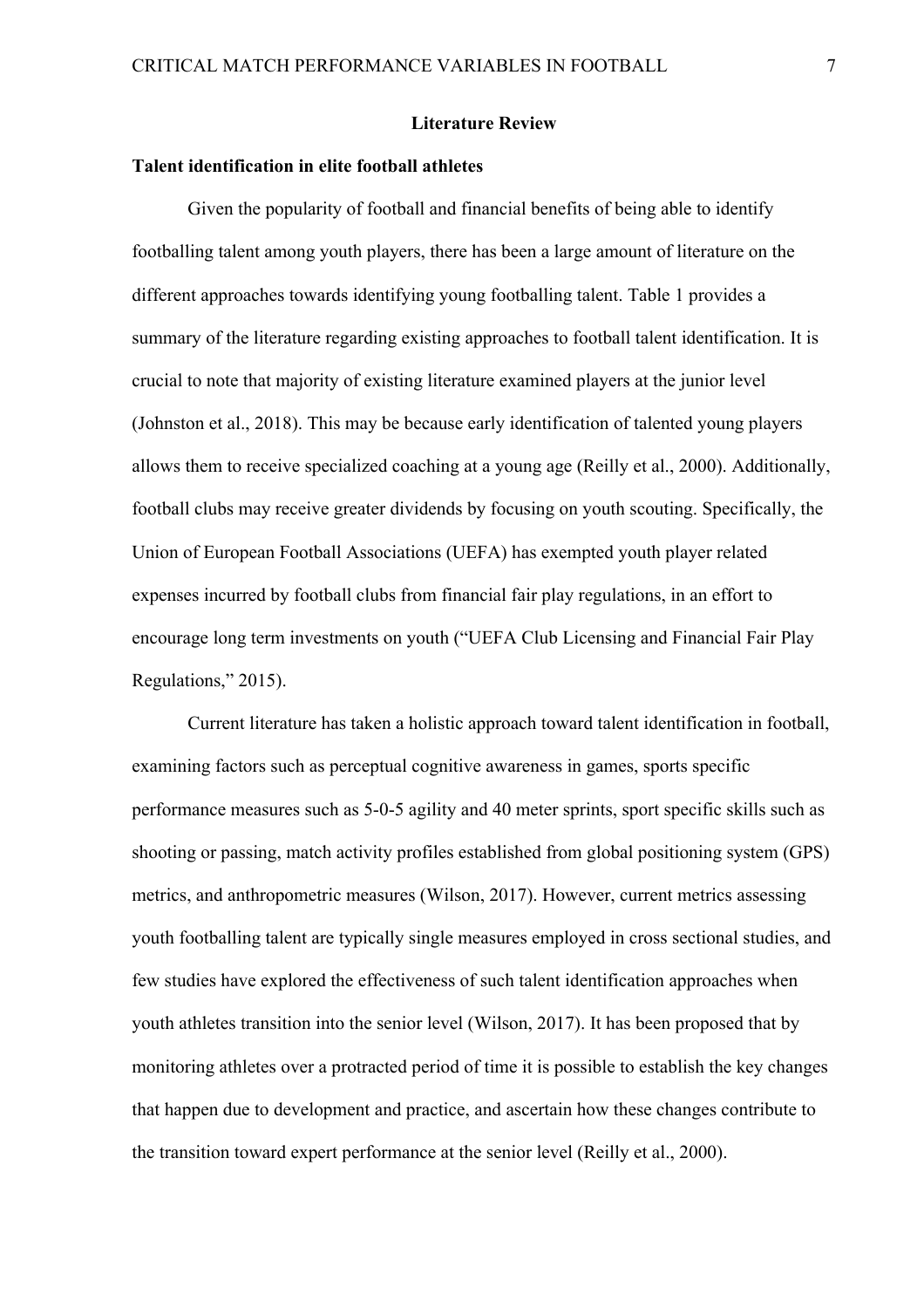## CRITICAL MATCH PERFORMANCE VARIABLES IN FOOTBALL 8

| Study                                                 | Methods                                                                                                                                                    |                                                                                                                        | Findings                                                                                                                                                                                                                                                                                  |                                                                                                                              |                                                                                                                                                                                                                                                                                                                                                                                                                                                                                                                                           |
|-------------------------------------------------------|------------------------------------------------------------------------------------------------------------------------------------------------------------|------------------------------------------------------------------------------------------------------------------------|-------------------------------------------------------------------------------------------------------------------------------------------------------------------------------------------------------------------------------------------------------------------------------------------|------------------------------------------------------------------------------------------------------------------------------|-------------------------------------------------------------------------------------------------------------------------------------------------------------------------------------------------------------------------------------------------------------------------------------------------------------------------------------------------------------------------------------------------------------------------------------------------------------------------------------------------------------------------------------------|
|                                                       | Research design                                                                                                                                            | Participants                                                                                                           | Intervention/Test items                                                                                                                                                                                                                                                                   | Main Topic                                                                                                                   |                                                                                                                                                                                                                                                                                                                                                                                                                                                                                                                                           |
| HÖner, Votteler,<br>Schmid, Schultz, &<br>Roth (2015) | Repeated cross-sectional<br>study<br>Players from youth<br>academy and competence<br>centre completed a<br>heterogeneous test battery.                     | 68,158M highly<br>ranked players<br>within their age<br>group from 12-15<br>years old                                  | Test battery items:<br>Sprint, agility, dribbling, ball<br>$\overline{a}$<br>control, shooting, juggling                                                                                                                                                                                  | Football specific<br>skills<br>Speed ability                                                                                 | High internal consistency, test-test reliability and<br>differential stability for overall scores and speed related<br>tests. Overall score, dribbling and juggling scores were<br>the best in differentiating between players of different<br>performance levels and displayed highest criterion-<br>related validity.                                                                                                                                                                                                                   |
| Reilly, Williams,<br>Nevill & Franks<br>(2010)        | Cross-sectional study<br>Multidisciplinary test<br>battery to youth elite and<br>sub-elite players                                                         | 31M players aged<br>15-16 years, 16<br>elite and 15 sub-<br>elite players                                              | Test battery items:<br>Somatotype, body composition,<br>body size<br>Speed, endurance, agility<br>$\overline{\phantom{a}}$<br>Technical skill<br>$\overline{a}$<br>$\overline{a}$<br>Anticipation<br>Task & ego orientation, anxiety<br>$\overline{a}$                                    | Anthropometric<br>Physiological<br>Psychological<br>$\overline{\phantom{a}}$<br>Football specific<br>skills<br>Speed ability | Elite players had significantly lower body fat<br>percentages, able to exert more aerobic power and more<br>resistant to fatigue. Performance variables best able to<br>discriminate between the groups were agility, sprint<br>time, ego orientation and anticipation skill.                                                                                                                                                                                                                                                             |
| O'Connor, Larkin<br>& Williams (2016)                 | Cross-sectional study<br>Elite youth male football<br>players assessed on<br>perceptual-cognitive skills<br>and player history<br>variables.               | 127M elite youth<br>male football<br>plyers                                                                            | Test battery items:<br>Adapted version of PHV<br>Match-play assessment<br>$\sim$<br>Player history such as match<br>$\sim$<br>play, coach-led practice,<br>individual practice hours per<br>month<br>Decision-making, anticipation,<br>situational probability and<br>pattern recognition | Perceptual<br>cognitive skills<br>Match-play<br>analysis<br>Athlete history                                                  | Players offered a scholarship programme exhibited<br>significantly better performances on the perceptual-<br>cognitive skills test. Discriminant function analysis<br>highlighted that recent match play performance, region,<br>number of sports participated in, and combined<br>perceptual-cognitive performance were best able to<br>discriminate the players selection for the scholarship.                                                                                                                                          |
| Keller, Raynor,<br>Bruce & Iredale<br>(2016)          | Cross-sectional study<br>Australian National elite,<br>State elite and Sub-elite<br>players assessed on their<br>technical ability                         | 62M youth<br>football players<br>aged $17.0 \pm 0.61$<br>years<br>18 elite, 22 state<br>elite, 22 sub-elite<br>players | Technical ability assessed by<br><b>LSPT</b><br><b>LLPT</b><br>$\overline{\phantom{a}}$<br>Shooting test<br>Speed dribbling<br>$\overline{\phantom{a}}$                                                                                                                                   | Football specific<br>skills                                                                                                  | Technical ability tests were able to distinguish youth<br>football players of different playing levels. Scores of<br>three groups differed significantly on the LPST. Sub-<br>elite cohort performed more poorly on the LPT<br>compared to both national and state-elite cohorts.<br>Shooting accuracy and velocity on the dominant foot<br>was able to distinguish the national and sub-elite<br>cohorts, while shooting velocity on the nondominant<br>foot was faster for the national elite players compared to<br>the other cohorts. |
| Goto, Morris &<br><b>Nevill (2015)</b>                | Cross-sectional study<br>Global Position System<br>devices were used with<br>elite youth football players<br>to establish the match<br>profile of players. | 34M English<br>Premier League<br>Academy players,<br>22 Under 9 and 12<br>Under 10 players                             | Match activity profiles examined<br>Total distance covered<br>$\sim$<br>Distance covered at<br>$\sim$<br>difference speed zones<br>(walking, jogging, low<br>speed, moderate speed,<br>high speed running)                                                                                | Physical match<br>activity profile                                                                                           | Players subsequently retained by their respective clubs<br>for future grooming covered a greater distance during<br>six-a-side matches and also a greater distance at low-<br>speed in both absolute and relative terms.                                                                                                                                                                                                                                                                                                                  |

| Table 1. Summary of current literature in identifying footballing talent. |  |  |  |
|---------------------------------------------------------------------------|--|--|--|
|                                                                           |  |  |  |

*Note:* PHV – Participation History Questionnaire, LSPT – Loughborough Short Passing Test, LLPT – Loughborough Long Passing Test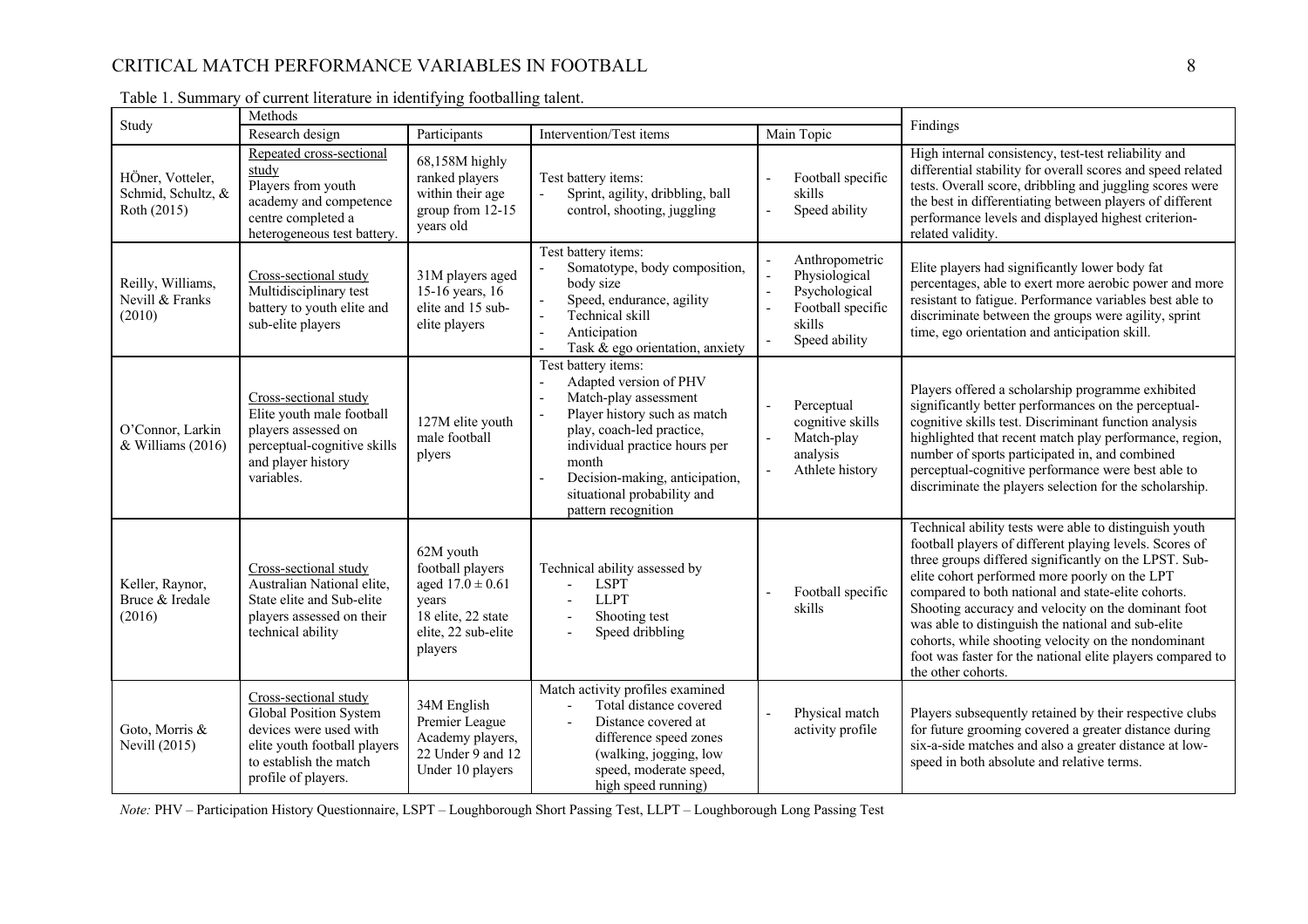#### **Match performance variables for talent identification**

Given the dynamic nature of football, successful performances are an amalgamation of physical, technical and tactical actions from all participating players on the pitch (Bradley et al., 2011). Perhaps due to greater complexity in recording of technical actions performed by players in matches, current literature examining match performances of football players have primarily focused on physical performance metrics, or a mix of physical performance metrics combined with certain technical action metrics (Rampinini, Impellizzeri, Castagna, Coutts, & Wisløff, 2009; Russell, Rees, & Kingsley, 2013). However, it has been proposed that technical actions in football matches may be a better measure of future footballing success (Bush, Barnes, Archer, Hogg, & Bradley, 2015; Lago-Peñas, Lago-Ballesteros, & Rey, 2011; Rampinini et al., 2009; Russell et al., 2013).

In recent years, a number of studies have utilized datasets provided by Opta Sportsdata to examine technical actions exhibited during professional football matches. These studies have attempted to identify differences in technical actions exhibited between players in different teams (Liu, Gómez, Gonçalves, & Sampaio, 2016), players in similar positions on different teams (Sainz de Baranda et al., 2019) and also players in different positions (Yi, Jia, Liu, & Gómez, 2018). The results of such studies suggest that despite playing in similar positions, players may have distinguishable match performance profiles. For example, Sainz de Baranda et al. (2019) found that female elite goalkeepers that played for higher performing teams executed higher number of offensive technical actions and greater number of successful passes in different areas of the field. Furthermore, Liu et al. (2016) found that technical action match profiles of players in strong and weak teams were significantly different across different positions. These findings suggest that technical actions executed during matches may be used to build a match profile that could be employed for football talent identification.

## **Discriminant analysis in sports and common usages**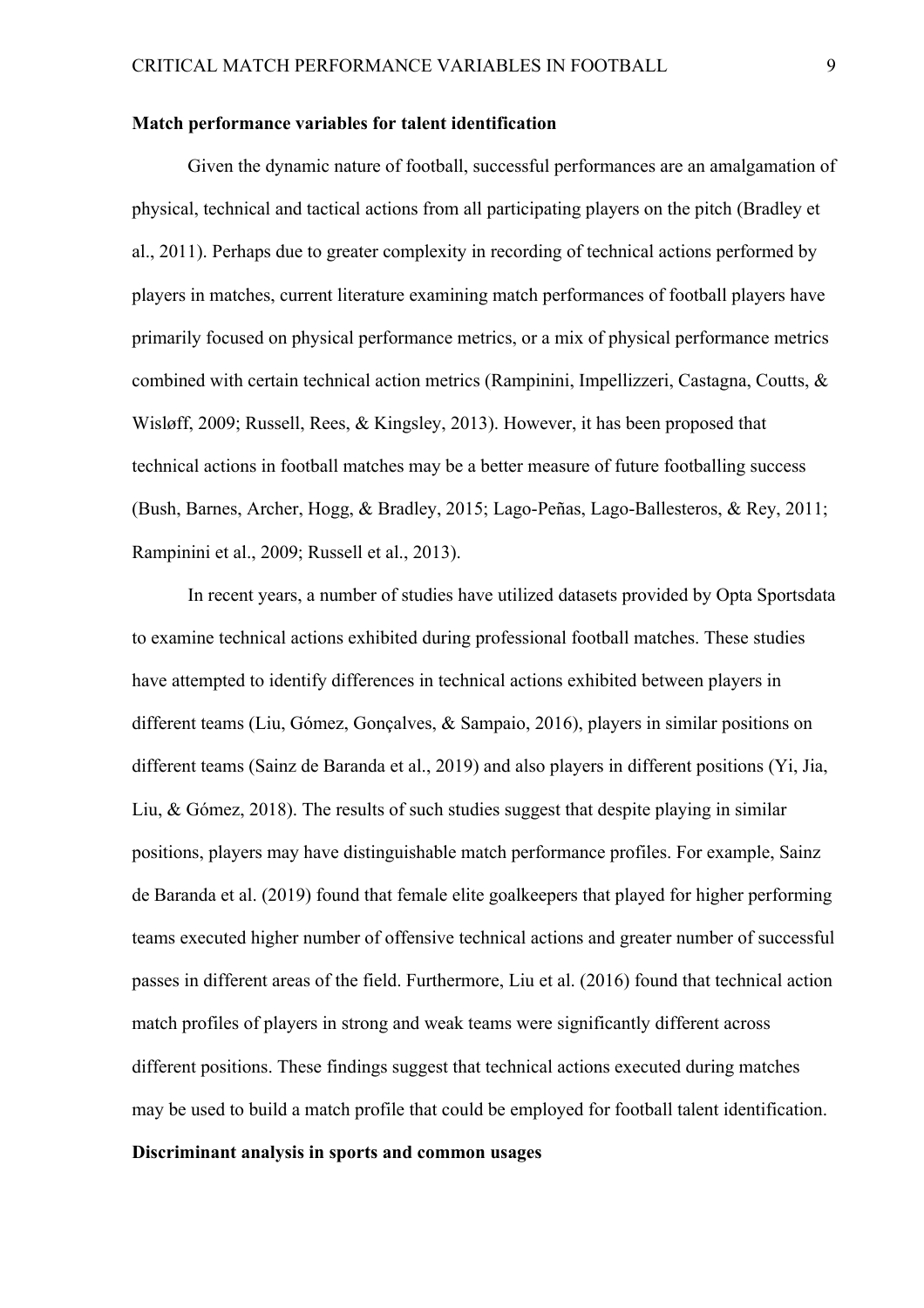As highlighted in the previous section, analyzing match performance variable profiles involves simultaneously comparing the differences of several performance variables performed by two or more groups. Such statistical analyses can be conducted through the discriminant analysis method which involves simultaneously examining a group of continuous variables to determine which are the variables that best discriminate between two or more naturally occurring groups (Klecka, 1980).

For example, existing literature has utilized discriminant analysis methods on football match statistics in order to identify statistics that best discriminate between the performance of teams. Lago-Peñas et al. (2011) found that match statistics best able to discriminate between winning and losing teams in the UEFA Champions League were the number of shots on target, crosses, ball possession, whether the match was played at home or away, and quality of the opposition. Through discriminant analysis, certain studies have also highlighted characteristics that best discriminate between the playing level of players. In a study applying a holistic test battery on 31 elite and sub-elite youth players, Reilly et al. (2000) proposed that measures of agility, sprint time, ego orientation and anticipation skill performed best in distinguishing between the elite and sub-elite players. The above-mentioned studies propose the value of using a discriminant analysis to highlight performance variables that best differentiate players selected or not selected for the national team.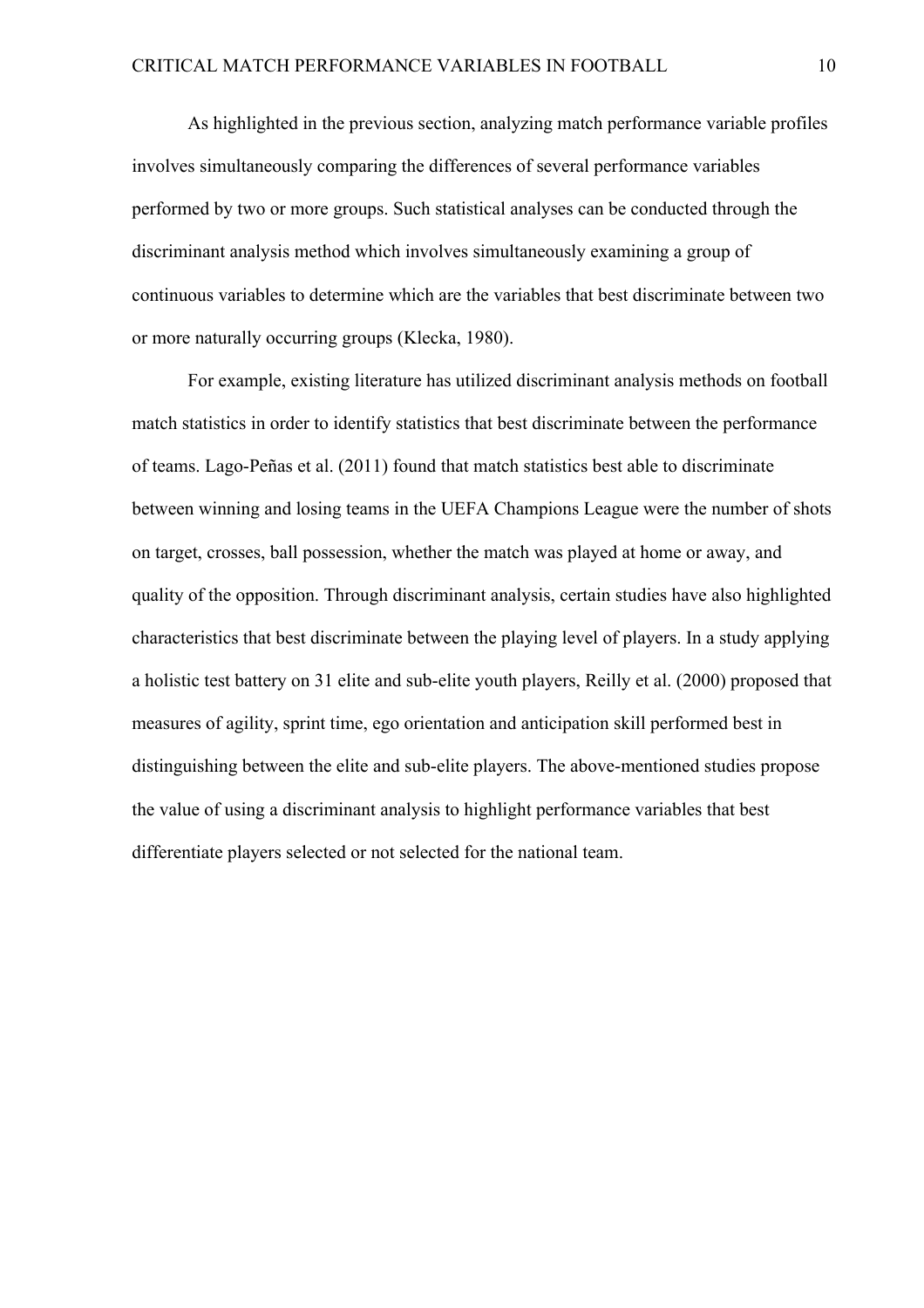#### **Method**

#### **Research design**

The current study employed a retrospective study design. The independent variables used in the discriminant analysis were the match performance variables of the players while the categorical dependent variable was the national team selection status of the players.

#### **Participants**

The players included in the analysis were English players playing in the EPL between 2012 to 2018. The players were categorized into four major playing positions based on their categorization on the EPL website. Match performance variable data of 401 English players were collected and categorized into the four major positions: goalkeepers ( $N = 26$  players,  $n =$ 63 season-long observations), defenders ( $N = 141$  players,  $n = 371$  season-long observations), midfielders ( $N = 150$ ,  $n = 429$  season-long observations), and forwards ( $N = 84$ ,  $n = 205$ season-long observations).

#### **Match performance variables**

Season-long observations of match performance variables and total playing time of the players were collected from the Opta Sports database hosted on the official EPL website (www.premierleague.com/stats). Opta Sports is responsible for collecting and analyzing official EPL performance data, and all data collected has been checked through to ensure accuracy (Greig, 2017). The tracking system employed by OPTA Sports to collect data on the individual match actions of football players has been found to have an acceptable interoperator reliability, with standardized typical error varying from 0.00 to 0.37 and intra-class correlation coefficients ranging from 0.88 to 1.00 (Liu, Hopkins, Gómez, & Molinuevo, 2013).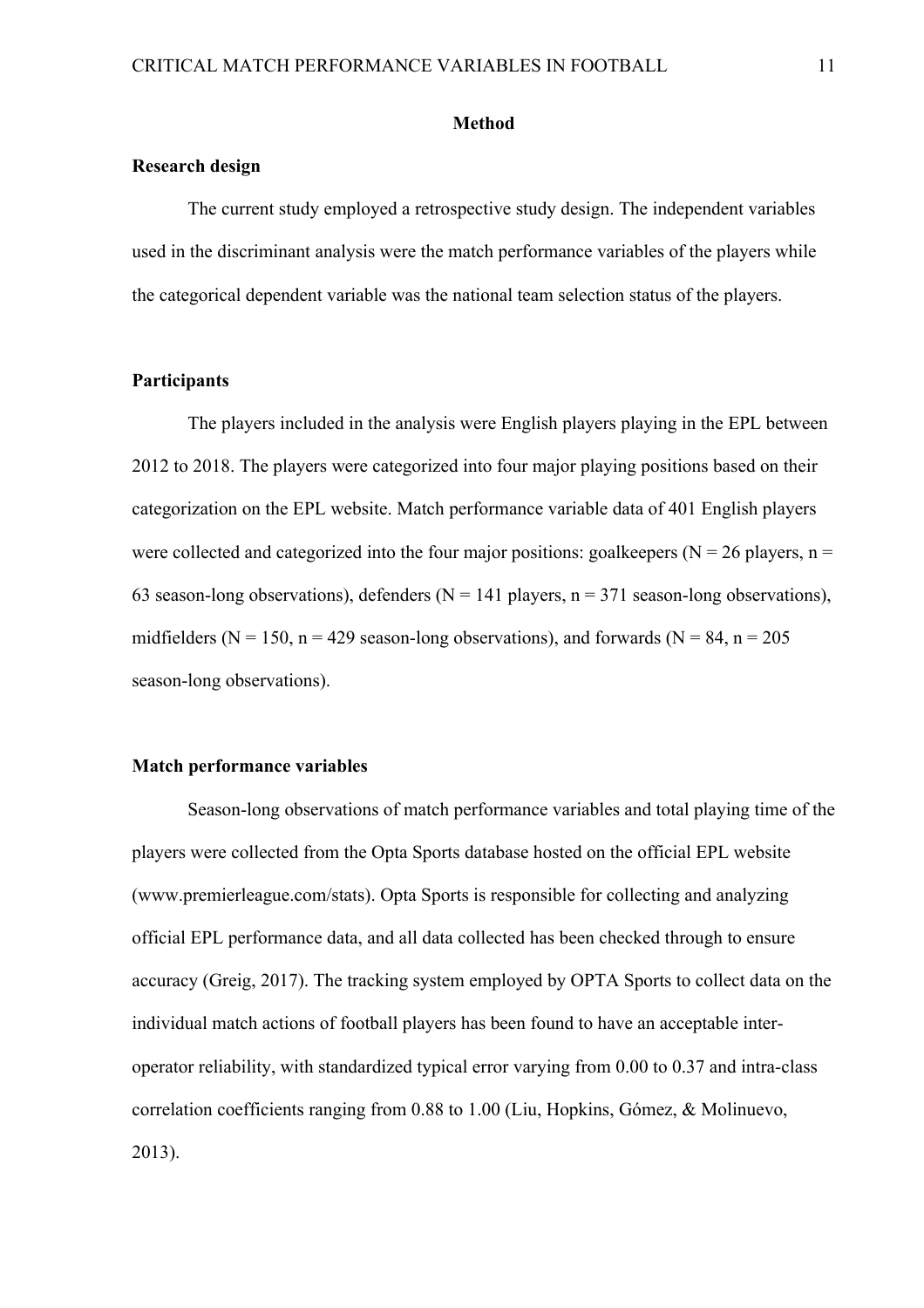A total of 2280 matches were played in the EPL from 2012 to 2018 and there were a total of 1092 available season-long observations across the six seasons. As the count values of the performance variables for each player are related to the duration each player spends on the pitch in each season, it was necessary to normalize the performance variable counts for a fair comparison. Norusis (1993) proposes that using derived-rate variables, in which original season-long performance variable statistics are divided by the time that the player played throughout the season, makes the discriminant analysis more robust. Using derived-rate variables with discriminant analysis is particularly relevant to the current study as it has been previously used to identify performance variables that best discriminate between players of different playing levels but playing in the same position (Sampaio, Janeira, Ibáñez, & Lorenzo, 2006). Similarly, season-long match performance variable observations for each player were divided by the minutes they played throughout the respective EPL season. Performance variables such as number of clean sheets kept and percentage-based variables (shot accuracy, tackle success and cross accuracy percentage) were not normalized due to nature of the data.

Table 2 details performance variables that were used in the final analysis for each player position and the established operational definitions of the Opta Sports performance variables (Liu et al., 2013; OPTA, 2012) collected and analyzed in this study.

|             | Table 2. Operational definitions of performance variables conected for each player position. |                          |  |  |  |  |
|-------------|----------------------------------------------------------------------------------------------|--------------------------|--|--|--|--|
| Performance | Definition                                                                                   | Player position in which |  |  |  |  |
| Variable    |                                                                                              | performance variable was |  |  |  |  |
|             |                                                                                              | included in analysis     |  |  |  |  |
| Saves       | A goalkeeper preventing the ball from entering the goal with any part                        | <b>GK</b>                |  |  |  |  |
|             | of his body when facing an intentional attempt from an opposition                            |                          |  |  |  |  |
|             | player                                                                                       |                          |  |  |  |  |
| Punches     | A high ball that is punched clear by the goalkeeper. The keeper must                         | GK.                      |  |  |  |  |
|             | have a clenched fist and attempting to clear the high ball rather than                       |                          |  |  |  |  |
|             | claim it.                                                                                    |                          |  |  |  |  |
| High claim  | A high ball played from a cross that is caught by the goalkeeper.                            | GK                       |  |  |  |  |

Table 2. Operational definitions of performance variables collected for each player position.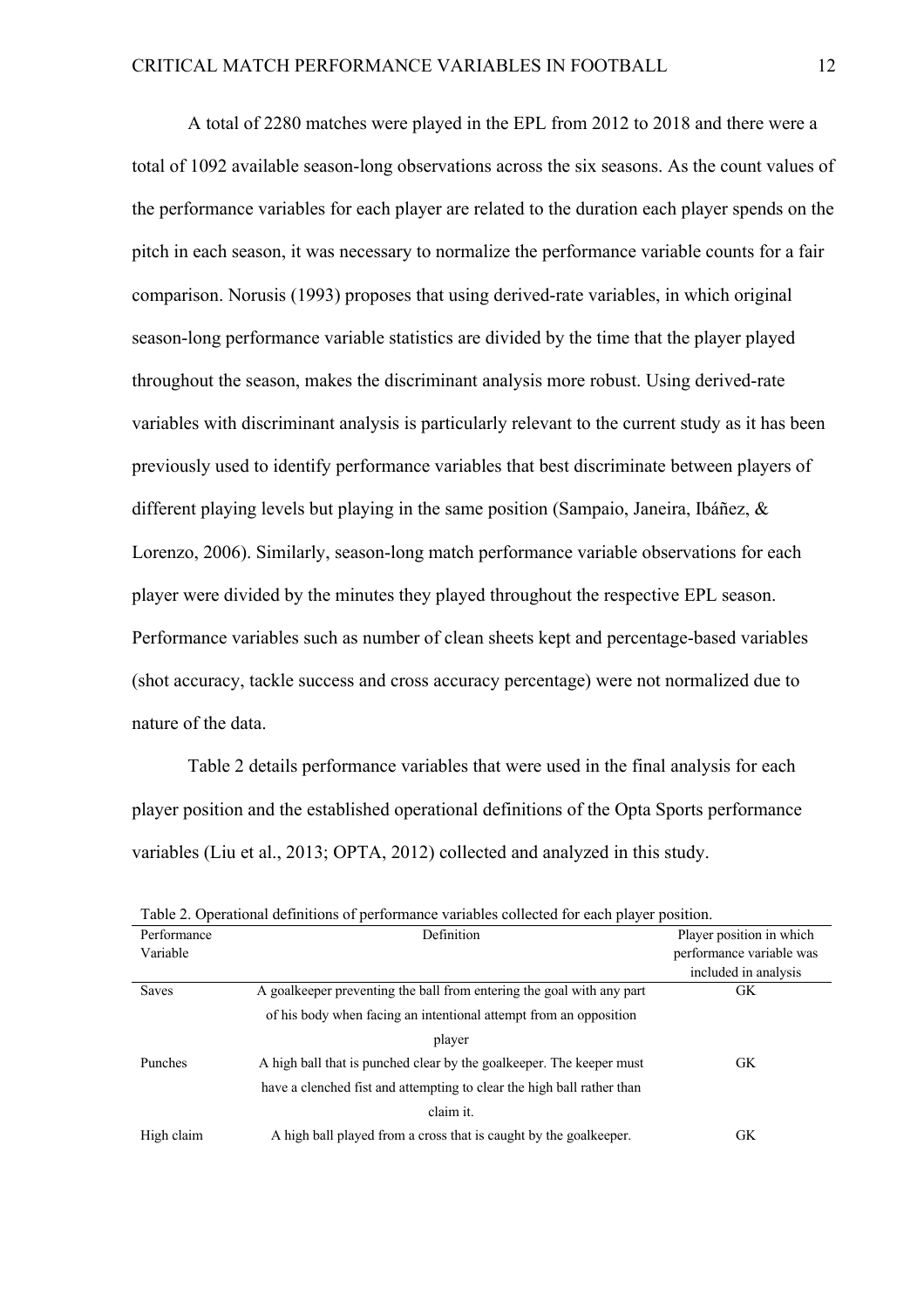| Table 2 (continued). |                                                                                                |             |
|----------------------|------------------------------------------------------------------------------------------------|-------------|
| Sweep                | A keeper sweeper is given anytime a goalkeeper anticipates danger and                          | GK.         |
| clearance            | rushes off their line to try to either cut out an attacking pass (in a race                    |             |
|                      | with the opposition player) or to close-down an opposition player.                             |             |
| Clean sheets         | A player or team who does not concede a goal for the full match.                               | GK, DF      |
| Throws               | An intentionally played ball from the keeper to another player using the                       | GK          |
|                      | hands.                                                                                         |             |
| Catches              | A high ball played into the penalty area that is caught by the<br>goalkeeper.                  | GK.         |
| Penalty saves        | A goalkeeper preventing the ball from entering the goal from a penalty.                        | GK          |
| Fouls                | A foul conceded is defined as any infringement that is penalised as foul<br>play by a referee. | GK, DF, MD, |
| Errors leading       | When a player makes an error, which leads to a goal conceded                                   | GK, DF, MD, |
| to goal              |                                                                                                |             |
| Tackles              | A tackle is defined as where a player connects with the ball in a ground                       | DF, MD, FW. |
|                      | challenge where he successfully takes the ball away from the player in                         |             |
|                      | possession.                                                                                    |             |
| <b>Blocks</b>        | This is where a player blocks a shot on target from an opposing player.                        | DF, MD,     |
| Clearances           | This is a defensive action where a player kicks the ball away from his                         | DF, MD,     |
|                      | own goal with no intended recipient.                                                           |             |
| Headed               | This is a defensive action where a player heads the ball away from his                         | <b>FW</b>   |
| clearances           | own goal with no intended recipient.                                                           |             |
| Interceptions        | This is where a player reads an opponent's pass and intercepts the ball                        | DF, MD, FW. |
|                      | by moving into the line of the intended pass.                                                  |             |
| Recovery             | This is where a player recovers the ball in a situation where neither                          | MD          |
|                      | team has possession or where the ball has been played directly to him                          |             |
|                      | by an opponent, thus securing possession for their team.                                       |             |
| Duels won            | This is where a player wins a 50-50 contest between two players of                             | DF, MD,     |
|                      | opposing sides in the match.                                                                   |             |
| Duels lost           | This is where a player loses a 50-50 contest between two players of                            | DF,         |
|                      | opposing sides in the match.                                                                   |             |
| Aerial challenge     | This is where two players challenge in the air against each other. The                         | MD          |
| won                  | player that wins the ball is deemed to have won the duel.                                      |             |
| Aerial challenge     | This is where two players challenge in the air against each other. The                         | MD          |
| lost                 | player that loses the ball is deemed to have lost the duel.                                    |             |
| Tackle success       | Percentage of successful tackles out of the total attempted                                    | DF, MD,     |
| percentage           |                                                                                                |             |
| Goals                | Goal scored                                                                                    | DF, MD      |
| Goals with head      | Goal scored with the head                                                                      | FW          |
| Goals with right     | Goal scored with the right foot                                                                | FW          |
| foot                 |                                                                                                |             |
| Goals with left      | Goal scored with the left foot                                                                 | FW          |
| foot                 |                                                                                                |             |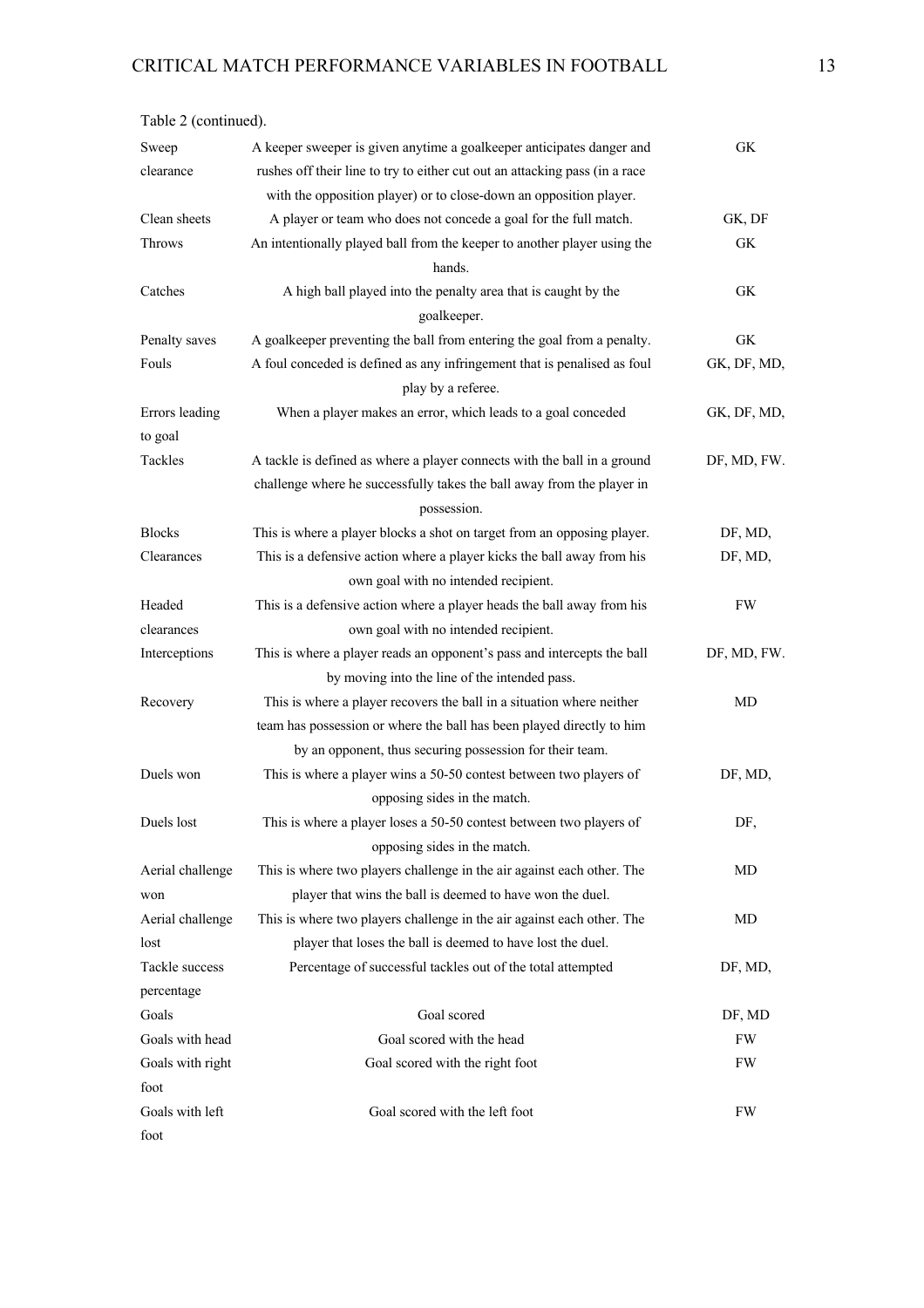| Table 2 (continued). |                                                                              |            |
|----------------------|------------------------------------------------------------------------------|------------|
| Shots on target      | A shot on target is defined as any goal attempt that $(1)$ goes into the net | MD, FW     |
|                      | regardless of intent, $(2)$ is a clear attempt to score that would have gone |            |
|                      | into the net but for being saved by the goalkeeper or is stopped by a        |            |
|                      | player who is the last-man with the goalkeeper having no chance of           |            |
|                      | preventing the goal (last line block).                                       |            |
| Shot accuracy        | A calculation of shots on target divided by all shots (excluding blocked     | <b>FW</b>  |
|                      | attempts and own goals).                                                     |            |
| Freekicks            | Goal scored from a freekick.                                                 | MD, FW     |
| scored               |                                                                              |            |
| Penalties scored     | Goal scored from a penalty kick.                                             | FW         |
| <b>Assists</b>       | This is where the player plays final pass or cross leading to the            | DF, FW     |
|                      | recipient of the ball scoring a goal.                                        |            |
| Crosses              | Any intentional played ball from a wide position intending to reach a        | DF, FW     |
|                      | team mate in a specific area in front of the goal.                           |            |
| Cross accuracy       | Percentage of successful crosses out of the total attempted.                 | MD         |
| Through balls        | A pass splitting the defence for a team-mate to run on to.                   | DF, MD     |
| Big chances          | Creation of a situation where a player should reasonably be expected to      | DF, MD, FW |
| created              | score, usually in a one on one scenario or from very close range when        |            |
|                      | the ball has a clear path to goal and there is low to moderate pressure      |            |
|                      | on the shooter.                                                              |            |
| Offsides             | Awarded to the player deemed to be in an offside position where a free       | DF         |
|                      | kick is awarded.                                                             |            |

*Note.* GK – Goalkeepers, DF – Defenders, MD – Midfielders, FW – Forwards

## **Selection for England men's national football team**

International match representation data of the players for each season were collected in order to classify the season-long observations of the players into the selected for national team (S-NT) and not selected for national team (NS-NT) categories. A breakdown of the players in each category is included in Tables 3 and 4. The England national team representation data from 2012 to 2018 was obtained from www.soccerway.com. The aforementioned website is a football data website that has been widely used in football analytics studies and has been found to be reliable (Matesanz, Holzmayer, Torgler, Schmidt, & Ortega, 2018; Pollard, Armatas, Hojjat, & Sani, 2017). Players were classified as S-NT for that season-long observation if they were on the official team list for any of England's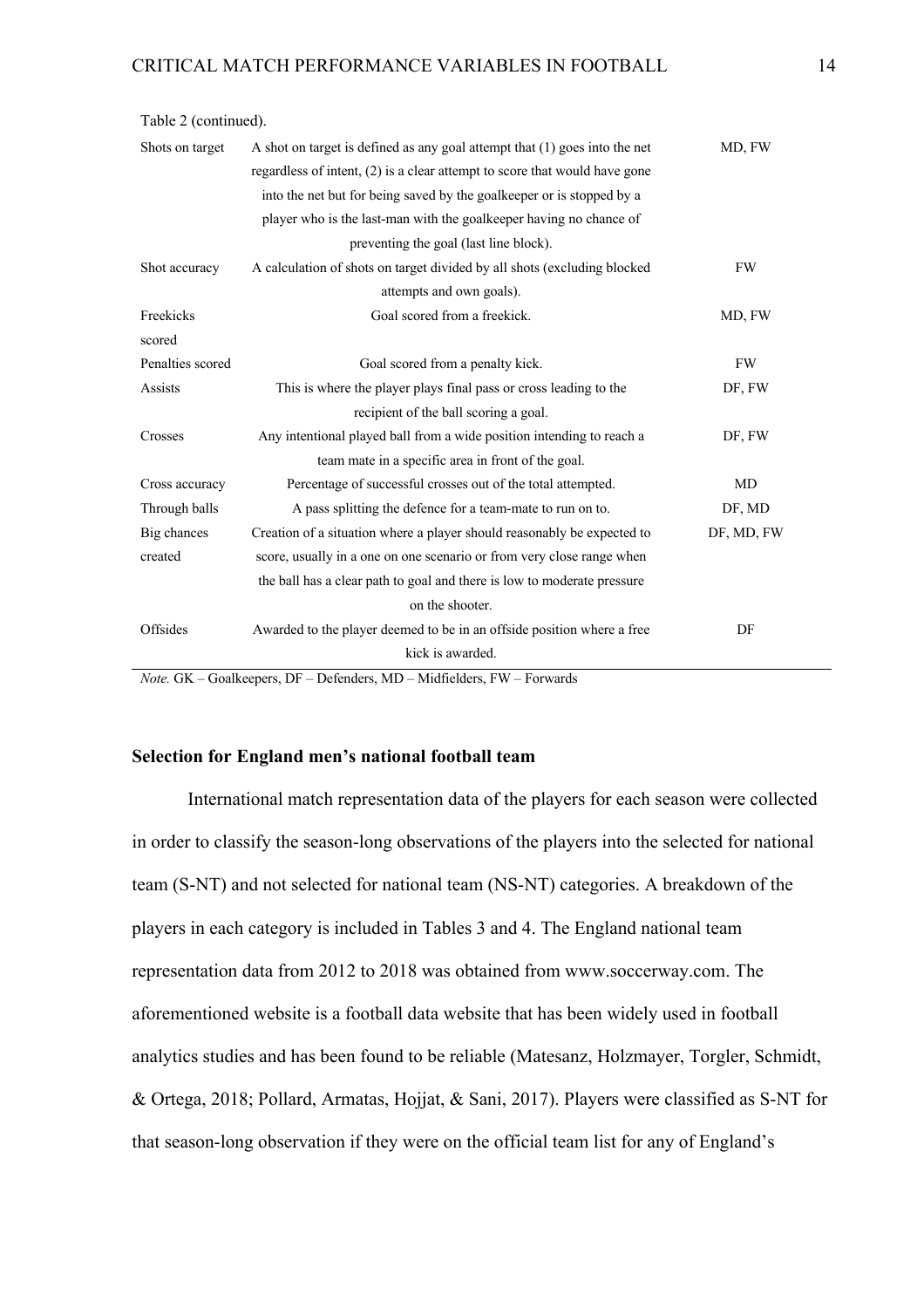matches for the World Cup, European Championship, World Cup qualification, European Championship qualification, UEFA Nations League or friendly games.

### **Data collection**

To minimize likelihood of human error in collecting data from such a large number of webpages, a web-scraping and database generation script was written in Python, Version 3.7 to automate reading of webpages, obtaining the necessary data and saving the data in Microsoft Excel, Version 16.17, for data analysis. A copy of the Python code can be found in Appendix A.

## **Statistical analysis**

Discriminant analysis was performed on each set of performance variables for each of the four positions to determine which performance variables were most useful in discriminating between players in the S-NT and NS-NT groups. This was done by examining performance variables with structure coefficients greater than |0.30|, as proposed by Tabachnick, Fidell, & Ullman (2007). The interpretation was that performance variables with greater absolute values in their structure coefficients had greater ability to discriminate between groups (Sampaio et al., 2006). Performance variables with structure coefficients less than |0.30| were excluded from the discriminant function.

Based on data accessible on the EPL website, each of the player positions had a unique set of performance variable data available. Oberstone (2010) proposed that there is a considerable redundancy in each set of position specific performance variables collected by OPTA, especially for the goalkeeper position. The redundancy presents the issue of multicollinearity, in which there is an increased correlation between the predictor variables in a discriminant analysis. For example, performance variables such as total goals scored are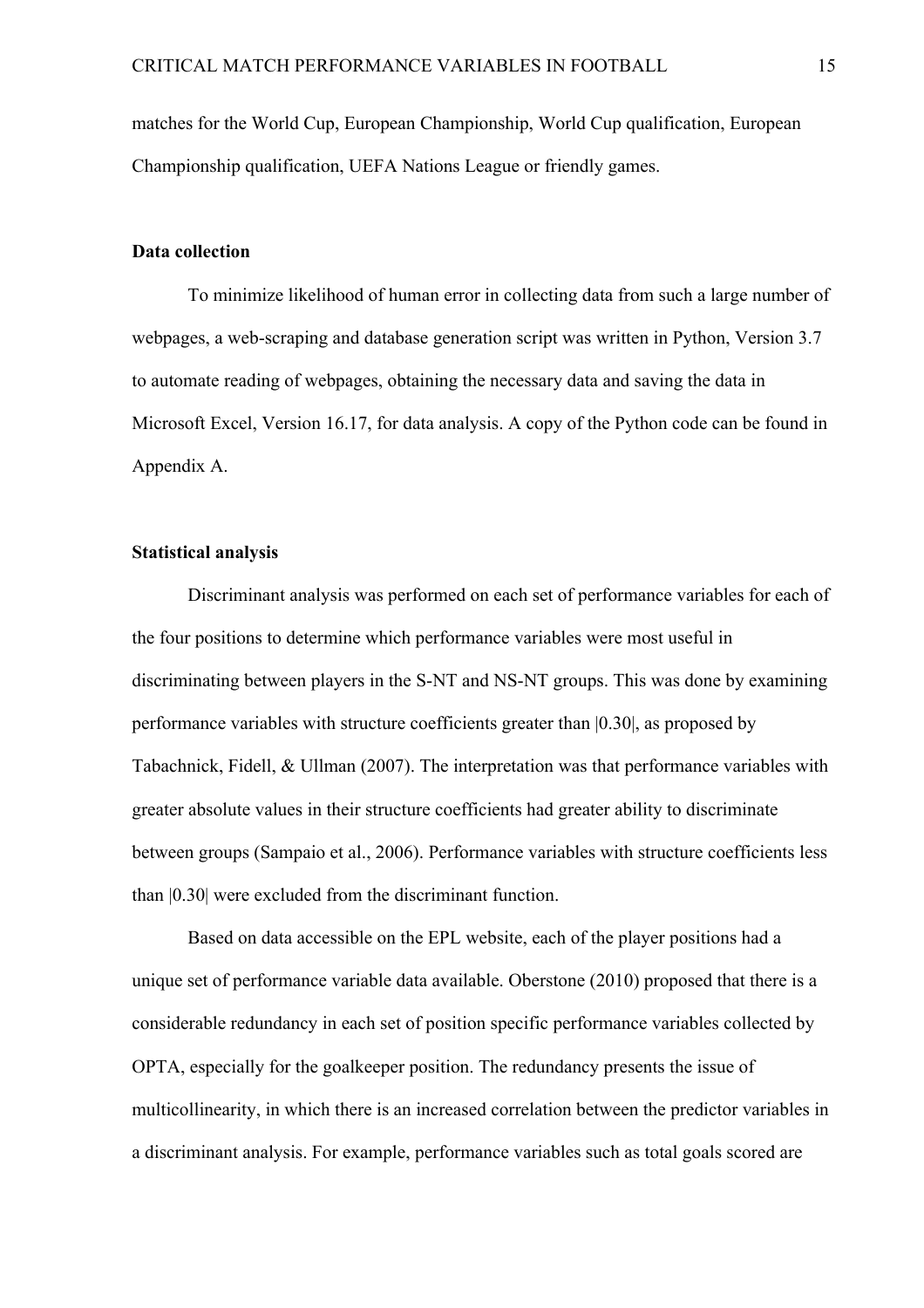positively correlated with variables such as goals scored with the right foot (or left foot). Büyüköztürk & Çokluk-Bökeouglu (2008) suggests that predictive power of the discriminant analysis is compromised when there is multicollinearity. The multicollinearity was addressed by trying different specifications of a model using the same data to see if innocuous changes such as adding or dropping a variable produces big shifts, and looking for changes in the signs of effects that seem theoretically questionable when variables are added, as proposed by Williams (2015). Furthermore, discriminant analysis assumes that predictor variables should have a multivariate normal distribution (Klecka, 1980). Shapiro-Wilk test and box-plots revealed minor violations of normality in the performance variables. Nevertheless, this was to be expected as individual performances in sport have been proposed to follow a Paretian power law distribution and not a normal distribution (O'Boyle Jr & Aguinis, 2012). However, Klecka (1980) proposes that discriminant analysis is fairly robust to violations of normality, equality of variances and multicollinearity assumptions but highly sensitive to outliers. Hence, univariate outliers were identified using box-plots and removed. A total of 11 goalkeeper observations, 85 defender observations, 105 midfielder observations and 63 forward observations were removed from analysis.

Lastly, accuracy of the discriminant functions generated were assessed using the leave-one-out method of cross-validation proposed by Norusis (1993) which utilizes subsets of data for training and testing. The method generates the discriminant function on all but one of the participants, who is then tested for classification of group membership based on the discriminant function generated. The process is then repeated for each participant and the correct classification percentage is subsequently generated. The statistical analyses were conducted using IBM SPSS Statistics software version 23.0.0 and the significance level was set at  $p \leq 0.05$ .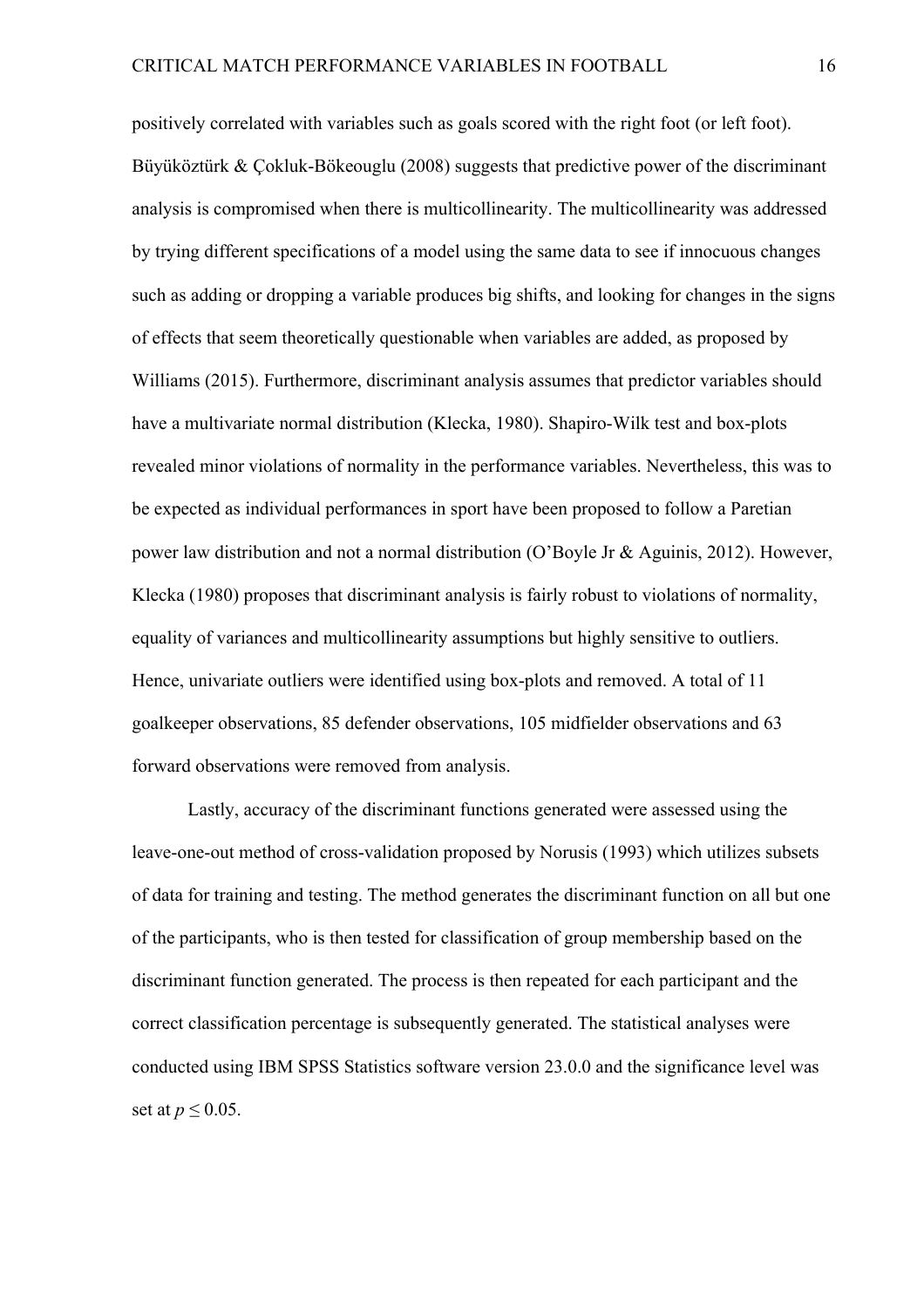## **Results**

## **Critical performance variables for each playing position**

The mean and standard deviation counts of each performance variable for every 10

minutes played for each of the four playing positions are depicted in Tables 3 and 4.

| Table 3. Descriptive statistics of the performance variables for the goalkeeper position |                 |                 |  |  |  |
|------------------------------------------------------------------------------------------|-----------------|-----------------|--|--|--|
| Performance Variable                                                                     | Goalkeepers     |                 |  |  |  |
|                                                                                          | S-NT            | NS-NT           |  |  |  |
|                                                                                          | $(n = 22)$      | $(n=36)$        |  |  |  |
| <b>Saves</b>                                                                             | $0.29 \pm 0.16$ | $0.11 \pm 0.11$ |  |  |  |
| Punches                                                                                  | $0.04 \pm 0.03$ | $0.02 \pm 0.02$ |  |  |  |
| High Claim                                                                               | $0.10 \pm 0.07$ | $0.04 \pm 0.05$ |  |  |  |
| Sweep clearance                                                                          | $0.04 \pm 0.03$ | $0.02 \pm 0.03$ |  |  |  |
| Clean sheets $*$                                                                         | $6.82 \pm 4.49$ | $1.92 \pm 2.52$ |  |  |  |
| <b>Throws</b>                                                                            | $0.32 \pm 0.18$ | $0.11 \pm 0.11$ |  |  |  |
| Catches                                                                                  | $0.04 \pm 0.03$ | $0.02 \pm 0.02$ |  |  |  |
| Penalty saves                                                                            | $0.00 \pm 0.00$ | $0.00 \pm 0.00$ |  |  |  |
| Fouls                                                                                    | $0.00 \pm 0.00$ | $0.00 \pm 0.00$ |  |  |  |
| Errors leading to goal                                                                   | $0.01 \pm 0.01$ | $0.00 \pm 0.00$ |  |  |  |

*Note.* Performance variables denoted with asterisk (\*) are not derived-rate variables, values are mean ± S.D. counts per 10 minutes played.

| Performance               | Defenders       |                 | Midfielders     |                 | Forwards        |                 |
|---------------------------|-----------------|-----------------|-----------------|-----------------|-----------------|-----------------|
| Variable                  |                 |                 |                 |                 |                 |                 |
|                           | S-NT            | NS-NT           | S-NT            | NS-NT           | S-NT            | NS-NT           |
|                           | $(n = 53)$      | $(n=239)$       | $(n = 47)$      | $(n = 283)$     | $(n = 22)$      | $(n=126)$       |
| Tackles                   | $0.11 \pm 0.06$ | $0.08 \pm 0.07$ | $0.13 \pm 0.07$ | $0.08 \pm 0.08$ | $0.05 \pm 0.05$ | $0.03 \pm 0.03$ |
| <b>Blocks</b>             | $0.01 \pm 0.01$ | $0.00 \pm 0.01$ | $0.03 \pm 0.02$ | $0.01 \pm 0.01$ |                 |                 |
| Clearances                | $0.34 \pm 0.23$ | $0.23 \pm 0.22$ | $0.07 \pm 0.05$ | $0.04 \pm 0.05$ |                 |                 |
| Headed<br>clearances      |                 |                 |                 |                 | $0.02 \pm 0.02$ | $0.02 \pm 0.03$ |
| Interceptions             | $0.11 \pm 0.06$ | $0.08 \pm 0.07$ | $0.07 \pm 0.04$ | $0.05 \pm 0.06$ | $0.03 \pm 0.03$ | $0.01 \pm 0.02$ |
| Recovery                  |                 |                 | $0.38 \pm 0.21$ | $0.21 \pm 0.21$ |                 |                 |
| Errors leading<br>to goal | $0.00 \pm 0.00$ | $0.00 \pm 0.00$ |                 |                 |                 |                 |
| Duels won                 | $0.35 \pm 0.15$ | $0.22 \pm 0.19$ | $0.33 \pm 0.16$ | $0.18 \pm 0.17$ |                 |                 |
| Duels lost                | $0.23 \pm 0.10$ | $0.16 \pm 0.13$ |                 |                 |                 |                 |
| Aerial<br>challenge won   |                 |                 | $0.05 \pm 0.03$ | $0.03 \pm 0.04$ |                 |                 |
| Aerial<br>challenge lost  |                 |                 | $0.07 \pm 0.05$ | $0.04 \pm 0.04$ |                 |                 |
| Clean sheets*             | $6.40 \pm 3.67$ | $3.08 \pm 3.16$ |                 |                 |                 |                 |

Table 4. Descriptive statistics of the performance variables for the three outfield positions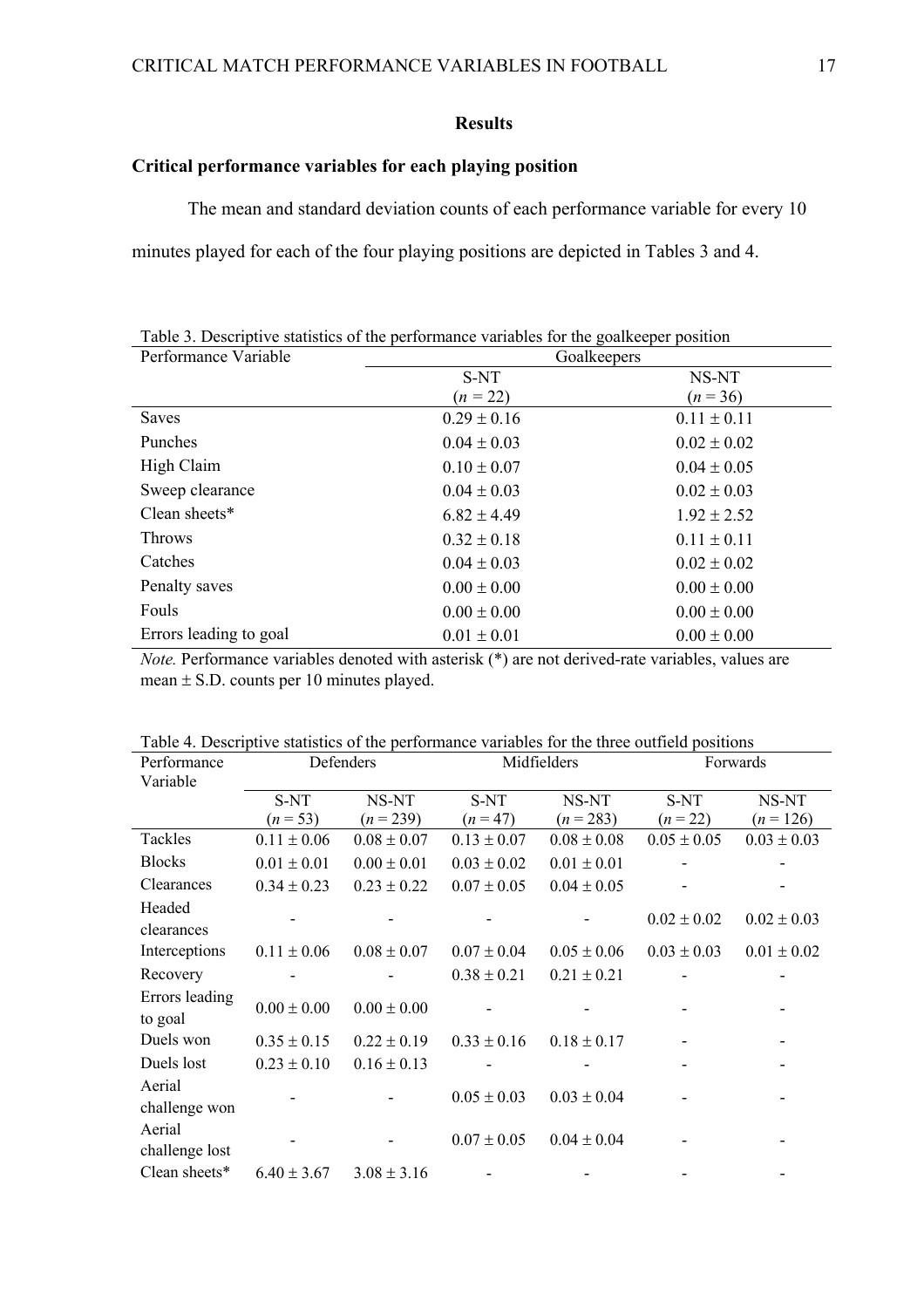| Fouls                  | $0.00 \pm 0.00$ | $0.00 \pm 0.00$ | $0.06 \pm 0.04$ | $0.04 \pm 0.04$ |                 |                 |
|------------------------|-----------------|-----------------|-----------------|-----------------|-----------------|-----------------|
| Tackle                 |                 |                 |                 |                 |                 |                 |
| success                | $0.74 \pm 0.09$ | $0.70 \pm 0.22$ | $0.74 \pm 0.09$ | $0.65 \pm 0.29$ |                 |                 |
| percentage*            |                 |                 |                 |                 |                 |                 |
| Goals                  | $0.00 \pm 0.00$ | $0.00 \pm 0.00$ | $0.01 \pm 0.01$ | $0.00 \pm 0.00$ |                 |                 |
| Goals with             |                 |                 |                 |                 |                 |                 |
| head                   |                 |                 |                 |                 | $0.00 \pm 0.00$ | $0.00 \pm 0.00$ |
| Goals with             |                 |                 |                 |                 |                 |                 |
| right foot             |                 |                 |                 |                 | $0.01 \pm 0.01$ | $0.00 \pm 0.01$ |
| Goals with             |                 |                 |                 |                 |                 |                 |
| left foot              |                 |                 |                 |                 | $0.00 \pm 0.00$ | $0.00 \pm 0.00$ |
| Shots on               |                 |                 |                 |                 |                 |                 |
| target                 |                 |                 | $0.03 \pm 0.02$ | $0.01 \pm 0.02$ | $0.07 \pm 0.04$ | $0.03 \pm 0.03$ |
| Shot                   |                 |                 |                 |                 |                 |                 |
| accuracy*              |                 |                 |                 |                 | $0.45 \pm 0.16$ | $0.29 \pm 0.22$ |
| Freekicks              |                 |                 |                 |                 |                 |                 |
| scored                 |                 |                 | $0.00 \pm 0.00$ | $0.00 \pm 0.00$ | $0.00 \pm 0.00$ | $0.00 \pm 0.00$ |
| Penalties              |                 |                 |                 |                 |                 |                 |
| scored                 |                 |                 |                 |                 | $0.00 \pm 0.00$ | $0.00 \pm 0.00$ |
| Assists                | $0.00 \pm 0.00$ | $0.00 \pm 0.00$ | $0.01 \pm 0.01$ | $0.00 \pm 0.00$ | $0.01 \pm 0.01$ | $0.00 \pm 0.01$ |
| Crosses                | $0.09 \pm 0.10$ | $0.06 \pm 0.08$ |                 |                 | $0.08 \pm 0.11$ | $0.03 \pm 0.05$ |
| Cross                  |                 |                 |                 |                 |                 |                 |
| Accuracy*              |                 |                 | $0.19 \pm 0.09$ | $0.15 \pm 0.14$ |                 |                 |
| Through balls          | $0.00 \pm 0.00$ | $0.00 \pm 0.00$ | $0.02 \pm 0.01$ | $0.01 \pm 0.01$ |                 |                 |
| Big chances<br>created | $0.00 \pm 0.01$ | $0.00 \pm 0.00$ | $0.01 \pm 0.01$ | $0.00 \pm 0.01$ | $0.01 \pm 0.01$ | $0.00 \pm 0.01$ |
| Offsides               | $0.00 \pm 0.00$ | $0.00 \pm 0.00$ |                 |                 |                 |                 |

Table 4 (continued).

*Note.* Performance variables denoted with asterisk (\*) are not derived-rate variables, values are mean  $\pm$  S.D. counts per 10 minutes played.

The discriminant function structure coefficients presented in Tables 5, 6 and Figure 1 describe match performance variables exhibited in EPL matches that best discriminate between English players in the S-NT and NS-NT groups. The discriminant function structure coefficients quantify ability of each performance variable to maximize differences between the match performance variable means of players in the S-NT and NS-NT groups. Larger coefficient magnitudes represent a greater contribution of the performance variable to the discriminant function (Sampaio et al., 2006). Performance variables indicated in the green and red zones in Figure 1 represent performance variables with a structure coefficient greater than |0.30| and were included in the discriminant function for that playing position.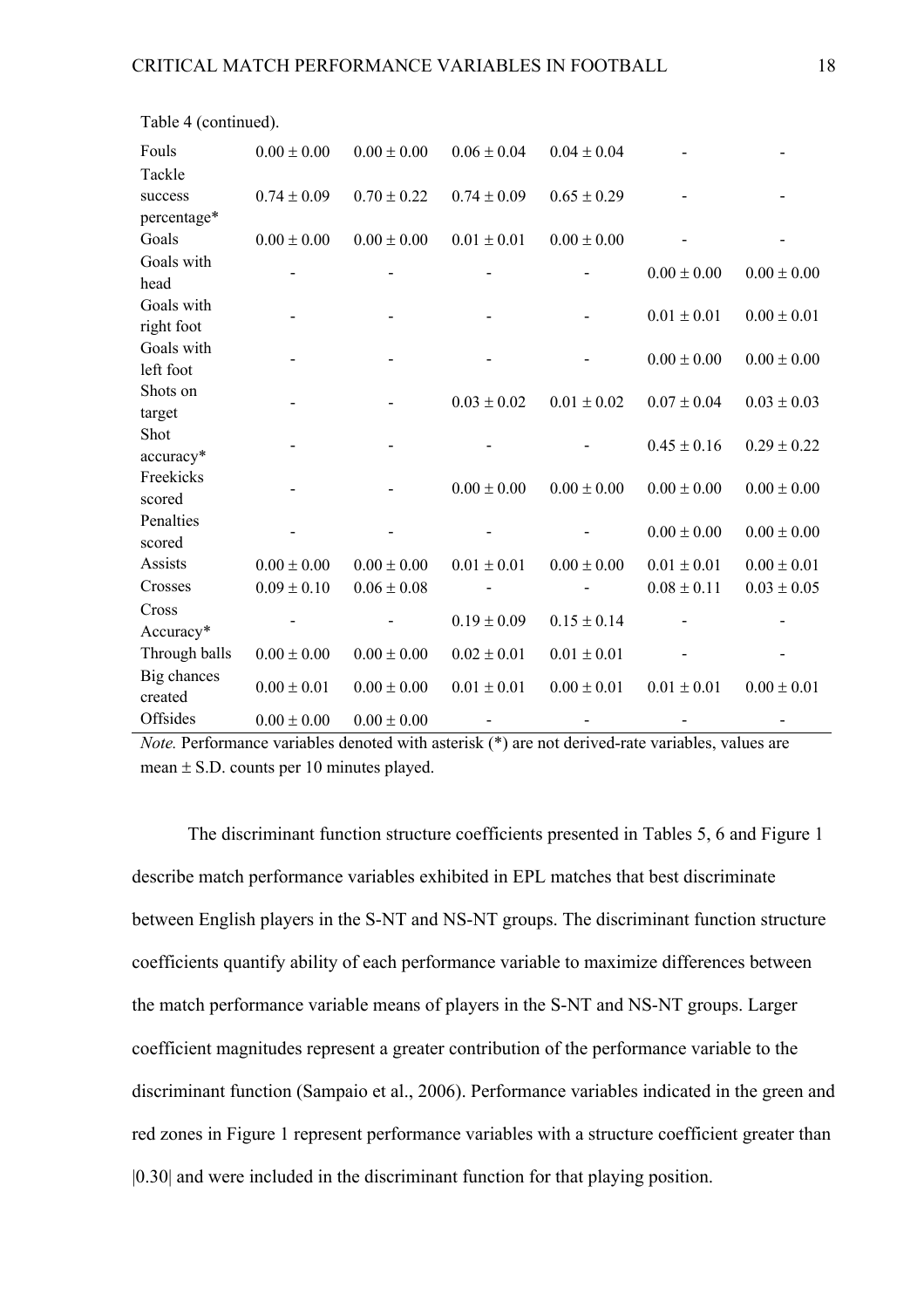

*Figure 1.* Structure coefficients for performance variables in each position.

The Wilks' Lambda value for each discriminant function was interpreted as how well the discriminant function separated the season-long observations into the two groups, with smaller values indicating a greater discriminatory ability (Klecka, 1980). Additionally, larger eigenvalues indicated greater variance in which selection into the English national team is explained by the discriminant function (Klecka, 1980).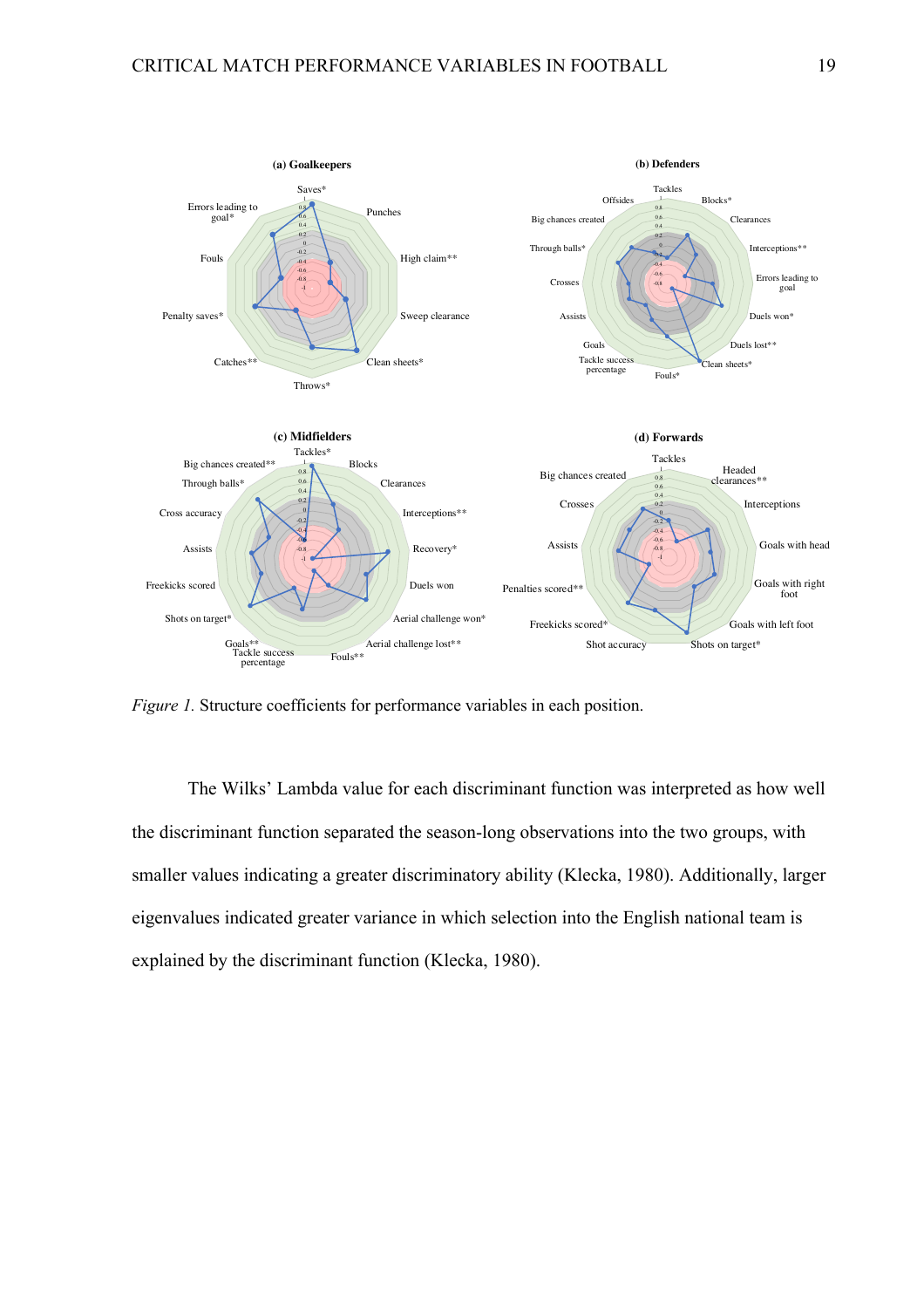| biumbirum biginneunte.<br>Performance Variable | Goalkeepers |  |
|------------------------------------------------|-------------|--|
| Saves                                          | $.88*$      |  |
| Punches                                        | $-.29$      |  |
| High claim                                     | $-.56*$     |  |
| Sweep clearance                                | $-.20$      |  |
| Clean sheets <sup>a</sup>                      | $.71*$      |  |
| <b>Throws</b>                                  | $.32*$      |  |
| Catches                                        | $-.39*$     |  |
| Penalty saves                                  | $.33*$      |  |
| Fouls                                          | $-.27$      |  |
| Errors leading to goal                         | .49*        |  |
| Wilks' Lambda                                  | .508        |  |
| Chi-square                                     | 34.55       |  |
| $P$ -value                                     | < 0.01      |  |
| Eigenvalue                                     | .97         |  |
| Canonical correlation                          | .70         |  |

Table 5. Discriminant function structure coefficients for the goalkeeper position and tests of statistical significance.

*Note.* Structure coefficients denoted with asterisk (\*) indicate value greater than [0.30]. <sup>a</sup> Indicates performance variables that are not derived-rate variables.

For the goalkeeper position, discriminant analysis revealed an emphasis on saves made (0.88), clean sheets (0.71), errors leading to goal conceded (0.49), penalty saves (0.33), and throws (0.32), and de-emphasis on high claims (-0.56) and catches (-0.39). The Wilks' Lambda value was 0.508 and eigenvalue was 0.97.

| Performance Variable      | Defenders                | Midfielders | Forwards |
|---------------------------|--------------------------|-------------|----------|
| Tackles                   | $-.26$                   | $.91*$      | $-.17$   |
| <b>Blocks</b>             | $.31*$                   | .20         |          |
| <b>Clearances</b>         | .05                      | $-19$       |          |
| Headed clearances         |                          |             | $-.60*$  |
| Interceptions             | $-.40*$                  | $-98*$      | .10      |
| Recovery                  |                          | $.58*$      |          |
| Errors leading to goal    | .15                      |             |          |
| Duels won                 | $.44*$                   | .16         |          |
| Duels lost                | $-.65*$                  |             |          |
| Aerial challenge won      | $\overline{\phantom{0}}$ | $.40*$      |          |
| Aerial challenge lost     |                          | $-.36*$     |          |
| Clean sheets <sup>a</sup> | $.97*$                   |             |          |
| Fouls                     | $.32*$                   | $-.75*$     |          |
|                           |                          |             |          |

Table 6. Discriminant function structure coefficients for the outfielder positions and tests of statistical significance.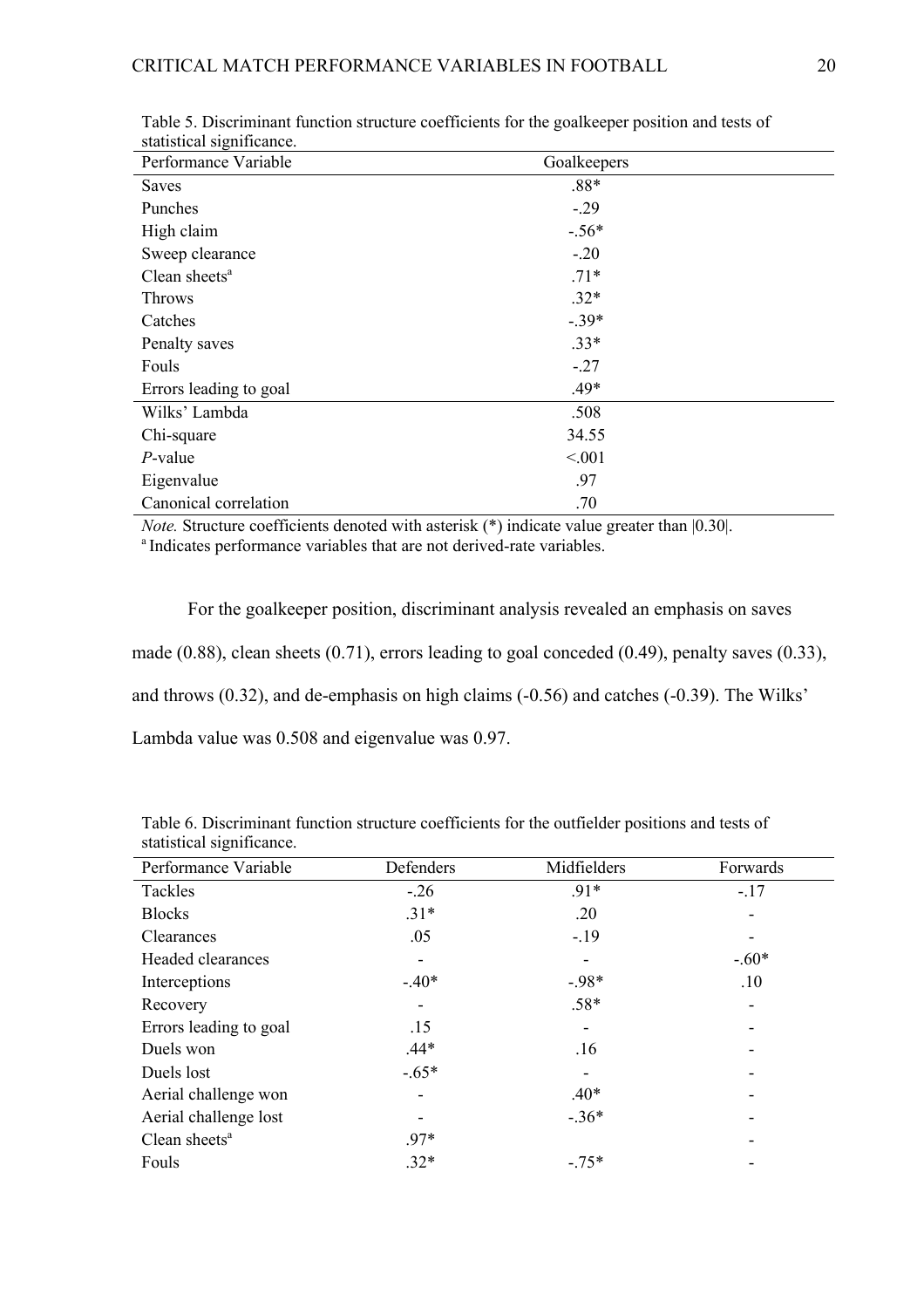| Tackle success percentage <sup>a</sup> | .04    | .05     |         |
|----------------------------------------|--------|---------|---------|
| Goals                                  | $-16$  | $-.30*$ |         |
| Goals with head                        |        |         | $-.03$  |
| Goals with right foot                  |        |         | .12     |
| Goals with left foot                   |        |         | $-.11$  |
| Shots on target                        |        | $.60*$  | $.77*$  |
| Shot accuracy <sup>a</sup>             |        |         | .25     |
| Freekicks scored                       |        | .09     | $.39*$  |
| Penalties scored                       |        |         | $-.53*$ |
| Assists                                | .07    | .25     | .14     |
| Crosses                                | .02    |         | .08     |
| Cross accuracy <sup>a</sup>            |        | $-.01$  |         |
| Through balls                          | $.33*$ | $.65*$  |         |
| Big chances created                    | .27    | $-.58*$ | .24     |
| Offsides                               | $-.09$ |         |         |
| Wilks' Lambda                          | .776   | .710    | .721    |
| Chi-square                             | 71.28  | 109.57  | 45.54   |
| $P$ -value                             | < 0.01 | < 0.01  | < 0.001 |
| Eigenvalue                             | .29    | .41     | .39     |
| Canonical correlation                  | .47    | .54     | .53     |

Table 6 (continued).

*Note.* Structure coefficients denoted with asterisk (\*) indicate value greater than [0.30]. <sup>a</sup> Indicates performance variables that are not derived-rate variables.

For the defender position, analysis revealed an emphasis on clean sheets (0.97), duels won (0.44), through balls played (0.33), fouls (0.32), and blocks made (0.31), and deemphasis on duels lost (-0.65) and interceptions (-0.40). The Wilks' Lambda value was 0.776 and eigenvalue was 0.29. For the midfielder position, analysis revealed an emphasis on tackles made (0.91), through balls played (0.65), shots on target (0.60), recoveries (0.58), and aerial challenges won (0.40), and de-emphasis on interceptions (-0.98), fouls conceded (- 0.75), big chances created (-0.58), aerial challenges lost (-0.36), and goals scored (-0.30). The Wilks' Lambda value was 0.710 and the eigenvalue was 0.41. Lastly, for the forward position, analysis revealed an emphasis on shots on target (0.77) and freekicks scored (0.39), and de-emphasis on headed clearances (-0.60) and penalties scored (-0.53). The Wilks' Lambda value was 0.721 and eigenvalue was 0.39.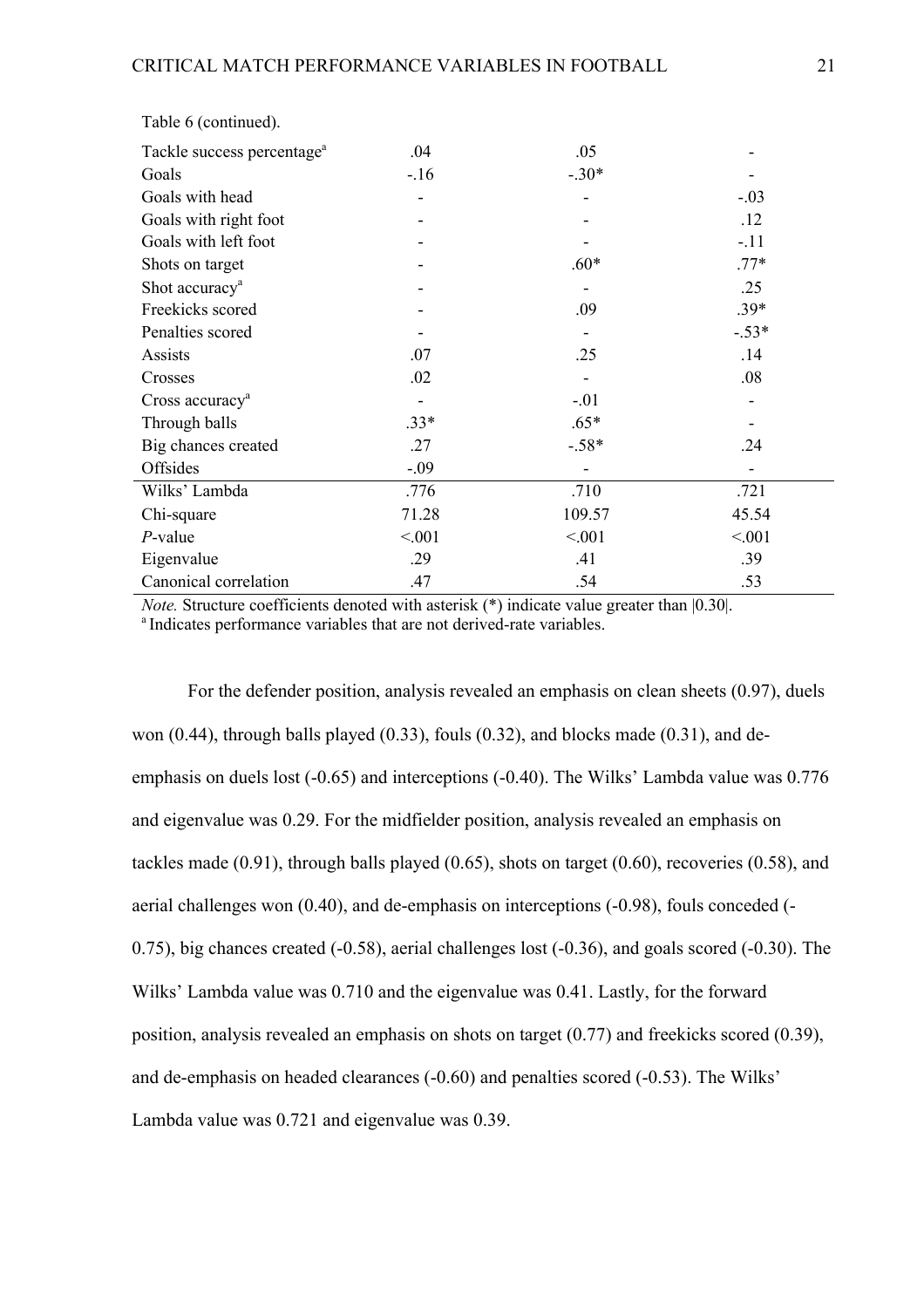#### **Classification ability of each discriminant function**

As mentioned earlier, the leave-one-out test describes the ability of the discriminant function to correctly classify players into the S-NT or NS-NT groups. Table 7 summarizes the classification ability of the discriminant function generated for each player position. Altogether, the discriminant function for each position had a successful classification of 84.5% for goalkeepers, 77.7% for defenders, 83.6% for midfielders, and 80.4% for forwards. In particular, the discriminant functions performed well in classifying goalkeepers and midfielders that were not selected for the national team (88.9% and 85.2% respectively).

| selection for the national team based on the discriminant function derived for each playing position |                   |                 |          |       |  |  |
|------------------------------------------------------------------------------------------------------|-------------------|-----------------|----------|-------|--|--|
| Position                                                                                             | Actual group      | Predicted group |          |       |  |  |
|                                                                                                      |                   | Combined        | S-NT     | NS-NT |  |  |
|                                                                                                      |                   | overall         |          |       |  |  |
| Goalkeepers                                                                                          | S-NT $(n = 22)$   |                 | 77.3%    | 22.7% |  |  |
|                                                                                                      | NS-NT $(n = 36)$  | 84.5%           | 11.1%    | 88.9% |  |  |
| Defenders                                                                                            | S-NT $(n = 53)$   |                 | 64.2%    | 35.8% |  |  |
|                                                                                                      | NS-NT $(n = 239)$ | 77.7%           | 19.3%    | 80.7% |  |  |
| Midfielders                                                                                          | S-NT $(n = 47)$   |                 | 74.5%    | 25.5% |  |  |
|                                                                                                      | NS-NT $(n = 283)$ | 83.6%           | 14.8%    | 85.2% |  |  |
| Forwards                                                                                             | S-NT $(n = 22)$   |                 | 68.2%    | 31.8% |  |  |
|                                                                                                      | NS-NT $(n = 126)$ | 80.4%           | $17.5\%$ | 82.5% |  |  |

Table 7. Classification results matrix for the English players' actual and predicted selection or nonselection for the national team based on the discriminant function derived for each playing position

*Note*: Percentage values are generated based on the number of cases classified to each group using the discriminant function derived for each playing position.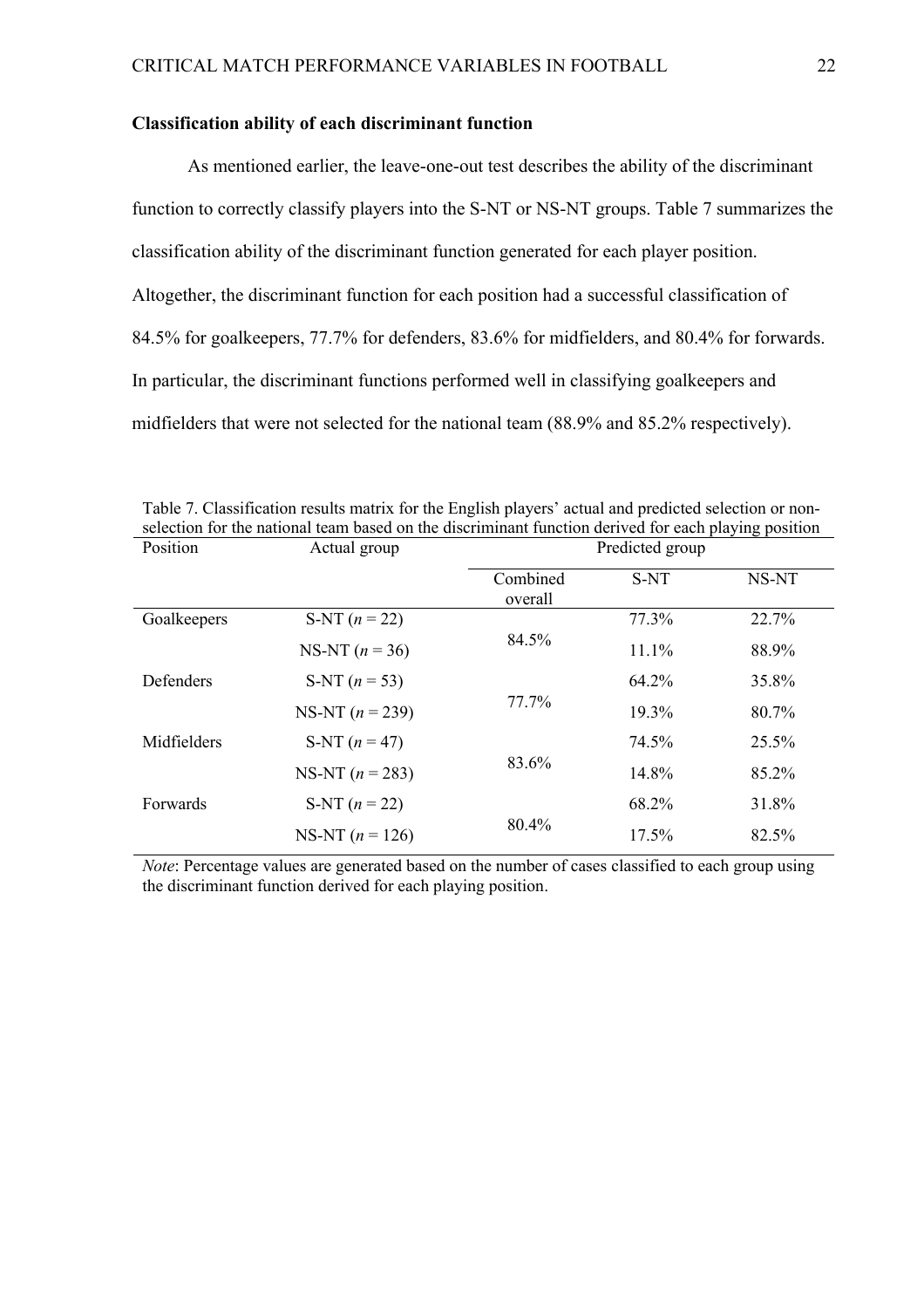#### **Discussion**

The purpose of the current study was to examine match actions performed by English players in EPL matches to identify a set of match performance variables for the four major player positions that can distinguish between players selected or not selected for the English national team. Performance variables were collected as season-long observations and were derived from matches played in the EPL from 2012 to 2018. As the performance variables were count data directly related to the time spent playing, performance variables were normalized into derived-rate values. Discriminant analysis was run to identify match performance variables best able to distinguish between players in the national team or nonnational team groups. Next, the discriminant functions were assessed on their ability to correctly classify the players into the S-NT and NS-NT groups based on critical match performance variables.

The results of this study present novel insights to the understanding of talent identification in football. Existing research on identifying footballing talent has primarily focused on youth players, during which individuals are still in the process of attaining expertise in their sport (Goto, Morris, & Nevill, 2015; HÖner et al., 2015; Reilly et al., 2000). Our results suggest that using match performance variables as a means of talent identification is viable at the senior level, and that elite football players can be classified on their potential selection for the national team based on a set of critical performance variables unique to each position. The sets of performance variables identified had high ability  $(277%)$  in correctly classifying players into their national team selection status. According to Sampaio et al. (2006), this indicates the quality of the discriminant functions and power of the structure coefficients in explaining the variability between the two groups. The ability to distinguish talent in senior elite football players is particularly important as: a) individual differences in physical performances are generally attenuated in young adulthood (Malina et al., 2005), b)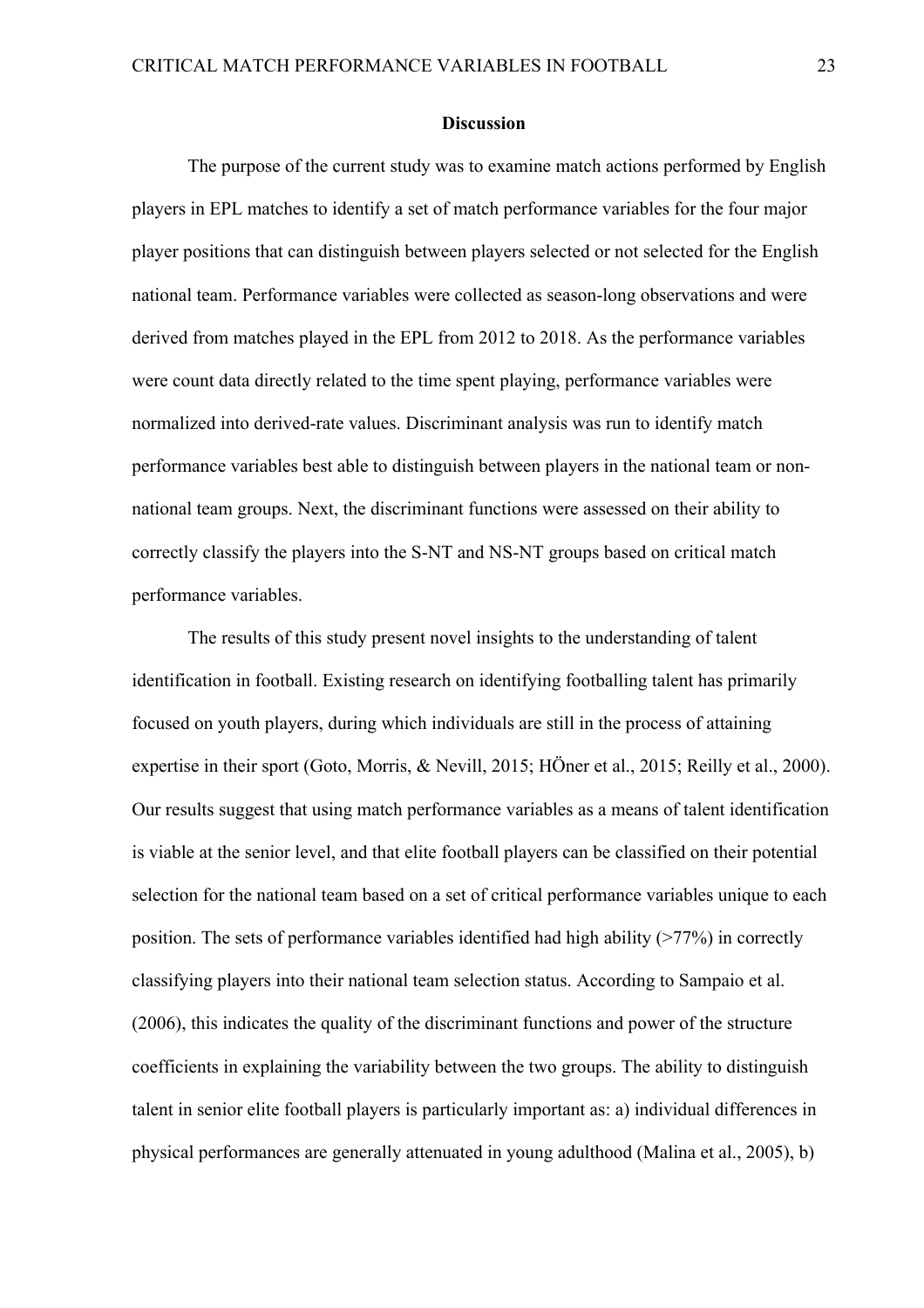talented junior elite athletes often do not successfully transition into the senior level due to a over reliance on strength and size advantages they acquire from maturing earlier than their peers (Vaeyens, Philippaerts, & Malina, 2005). As such, our findings present an alternative method of talent identification by examining athletes when they are at the senior level and naturally occurring differences in physical strength and size are minimized. Examining athletes at the senior level addresses certain concerns about early talent identification such as a bias toward early maturing individuals. This is particularly important as physical superiority experienced in youth does not reliably translate to success at the senior level (le Gall, Carling, Williams, & Reilly, 2010; Williams & Reilly, 2000).

Additionally, by identifying the set of performance variables that can successfully distinguish talented players at the elite level, coaches and football team owners can make better informed decisions during player selection through adding match performance variable profile analysis to their selection process. It has been highlighted that combining coach assessments with scientific, multidimensional assessment tools may help to negate mutual weaknesses of each approach when identifying footballing talent (Sieghartsleitner, Zuber, Zibung, & Conzelmann, 2019). The critical performance variables identified in the current study are consistent with existing literature in football performance analysis. For example, an existing review highlighted that saves made, and throws played were key technical performance indicators for goalkeepers (Hughes et al., 2012), similar to findings of the current study. Furthermore, Liu et al. (2016) found that players in the top three teams of the Spanish La Liga had more shots on target and through balls played, but fewer clearances executed compared to players from bottom three teams. Furthermore, Rampinini et al. (2009) found that tackles made and shots on target performed best in differentiating top and bottom teams in the Italian Serie A. Similarly, the current study highlighted an emphasis on performance variables such as shots on target (midfielders and forwards), through balls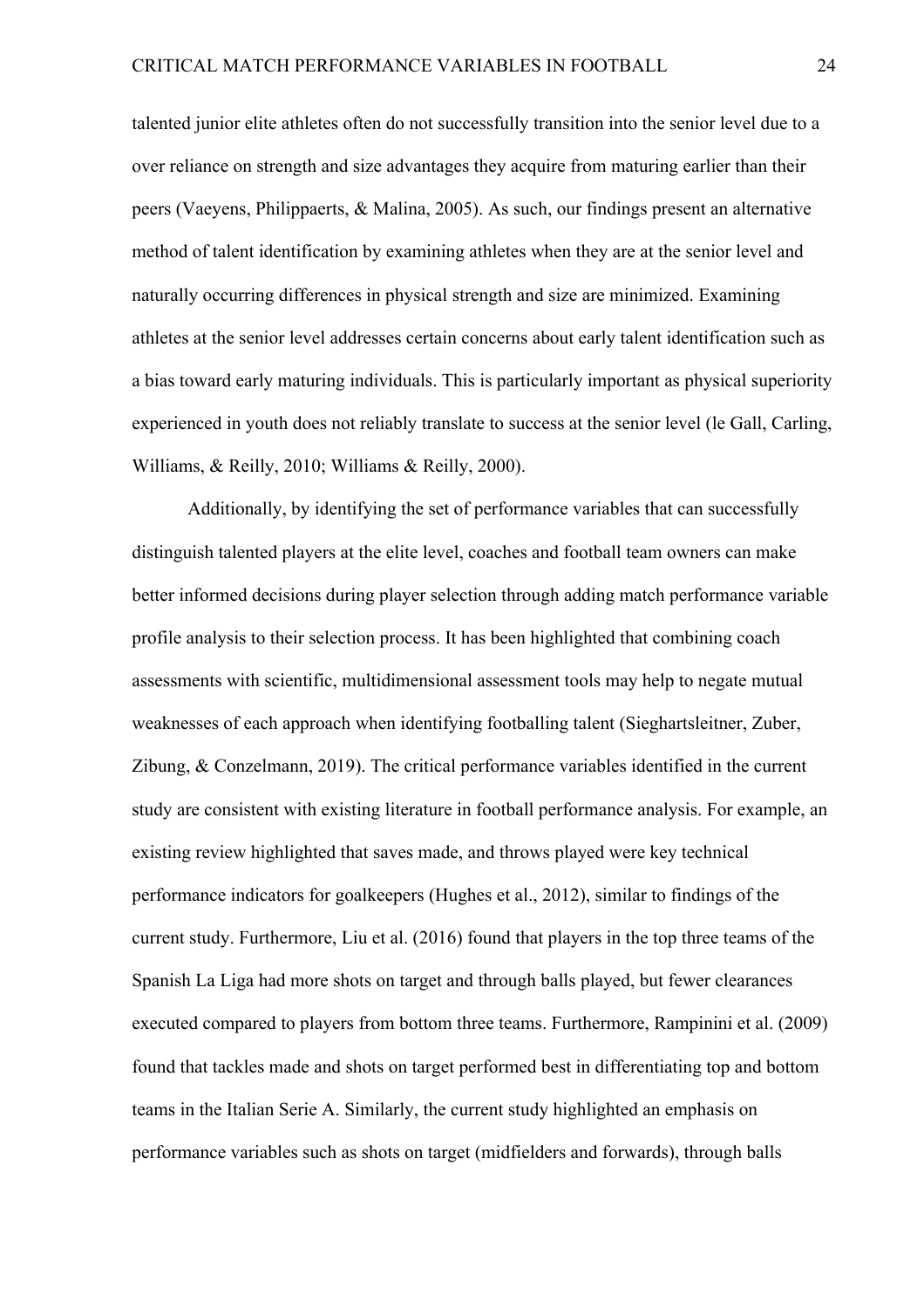played (defenders and midfielders), tackles made (midfielders) and a de-emphasis on headed clearances (forwards) which were best able to discriminate between players in each position.

However, both aforementioned studies identified short passes and assists as performance variables differentiating top and bottom teams, with top teams achieving more successful passes and assists (Liu et al., 2016; Rampinini et al., 2009). This suggests that although there appears to be certain universal, core performance variables that influence footballing success, there are certain critical performance variables that differ from those identified for English players in the EPL. These differences may be attributed to the difference in playing styles between different football leagues. Sarmento et al. (2013) proposed that playing style of the different leagues, which has a pivotal impact on the match performance variable profile, are greatly influenced by cultural aspects, in addition to strategic-tactical factors and individual skills. A qualitative review of playing styles in the top three European football leagues revealed that the EPL is characterized by a distinctively direct style of play, while La Liga teams focus on maintaining control throughout the game, and teams in the Serie A are characterized by a tactically defensive style (Sarmento et al., 2013). These findings may explain why short passes and successful passes are more valued as the playstyles of the La Liga and Serie A focus on retaining possession of the ball.

A review of literature concerning match analysis in football by Sarmento et al. (2014) found that the physical and technical demands of football players differ based on their playing position on the field. Similarly, the findings of the current study identified a unique set of performance variables critical to each playing position. These findings may be useful in developing training programs for specific positions. For example, football coaches may find it beneficial to place greater emphasis on helping young players develop skills identified to be valued by national team coaches. This is particularly important as it has been highlighted by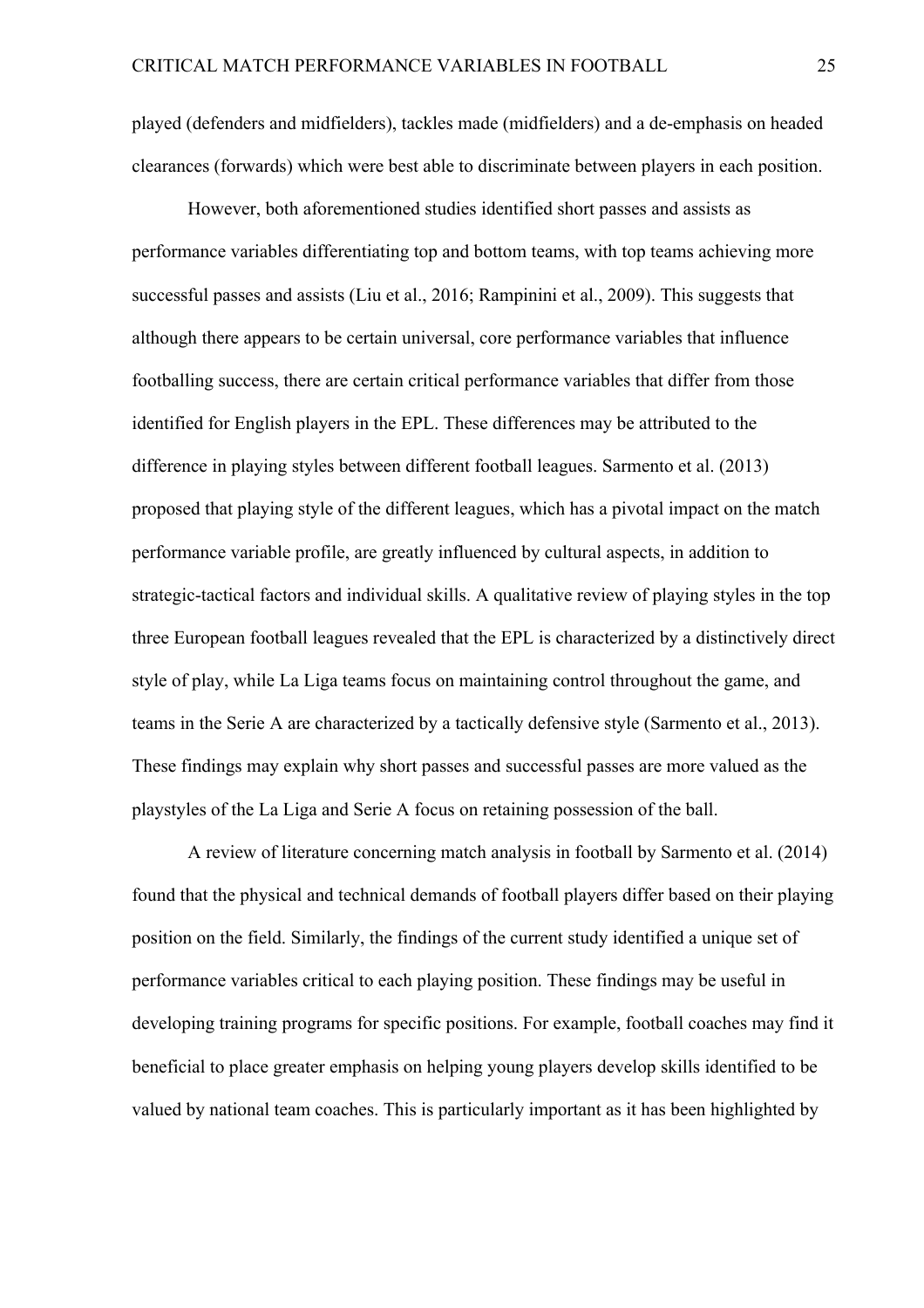Haugaasen & Jordet (2012) that football-specific practice in early developmental phases are critical in achieving expertise in football.

Till date and to the best of knowledge, there is no existing literature that has utilized match actions executed during matches as a means of identifying footballing talent. Furthermore, this is the first study utilizing match actions to examine differences between players selected and not selected for national teams at the senior elite level.

#### **Limitations and future research**

A major limitation of the current study was that a number of performance variables available for each position had a high degree of collinearity, which resulted in a number of performance variables being unsuitable for analysis. However, this multicollinearity was to be expected as many actions in football are closely linked. For example, although the actions of tackling and making passes are not directly related to each other, players who make more tackles are likely to have more possession of the ball, and hence may be likely to make more passes.

Furthermore, the current study had to remove a significant number of data cases containing outliers as discriminant analysis is particularly sensitive to outliers. The presence of outliers in the current study is consistent with prior studies investigating technical and physical parameters in the EPL, which have also identified outliers (Barnes, Archer, Hogg, Bush, & Bradley, 2014). However, Aitken (2004) proposes that data distributions of elite performers are frequently positively skewed, and that lognormal distributions may provide a better model. Hence, when identifying outliers in future analyses utilizing match actions as performance variables, consideration should be taken that frequency distribution of such discrete events, such as shots on target or tackles made, do not follow a normal distribution (Nevill, Atkinson, Hughes, & Cooper, 2002).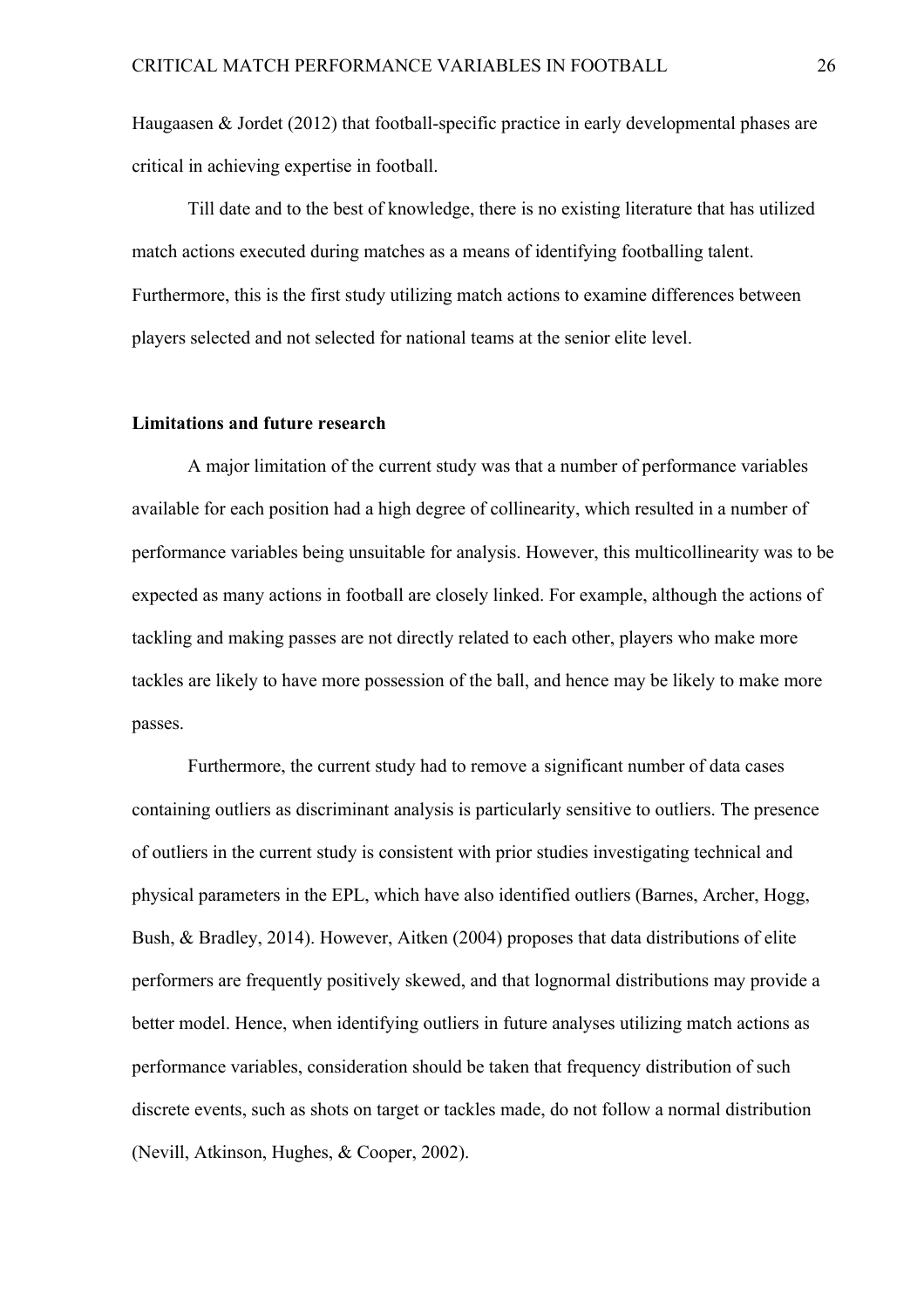In the seven years that the dataset was drawn from, the England national team has had three different managers. Till date, there have not been studies investigating the effect of management changes on the players selected for the national team. Hence, it is unknown if changes in national team managers affects the type of players selected for the national team and if there are any subsequent effects on the critical match performance variable profiles. Future research may benefit from running the same analysis for each duration of the national team manager's tenure to see if there were any differences in players selected for the national team.

Lastly, English players playing in the EPL were chosen for analysis in the current study as majority of players chosen for the national team are playing in the EPL. This was done to limit the effect that different football leagues have on playing styles, which might have been a confounding factor (Sarmento et al., 2013). However, this compromises the external validity of the sets of critical performance variables identified for each position as different playing styles found in the different professional leagues may have an effect on the match performance variable profiles. This can be addressed in future research by drawing data from different professional football leagues and different national teams.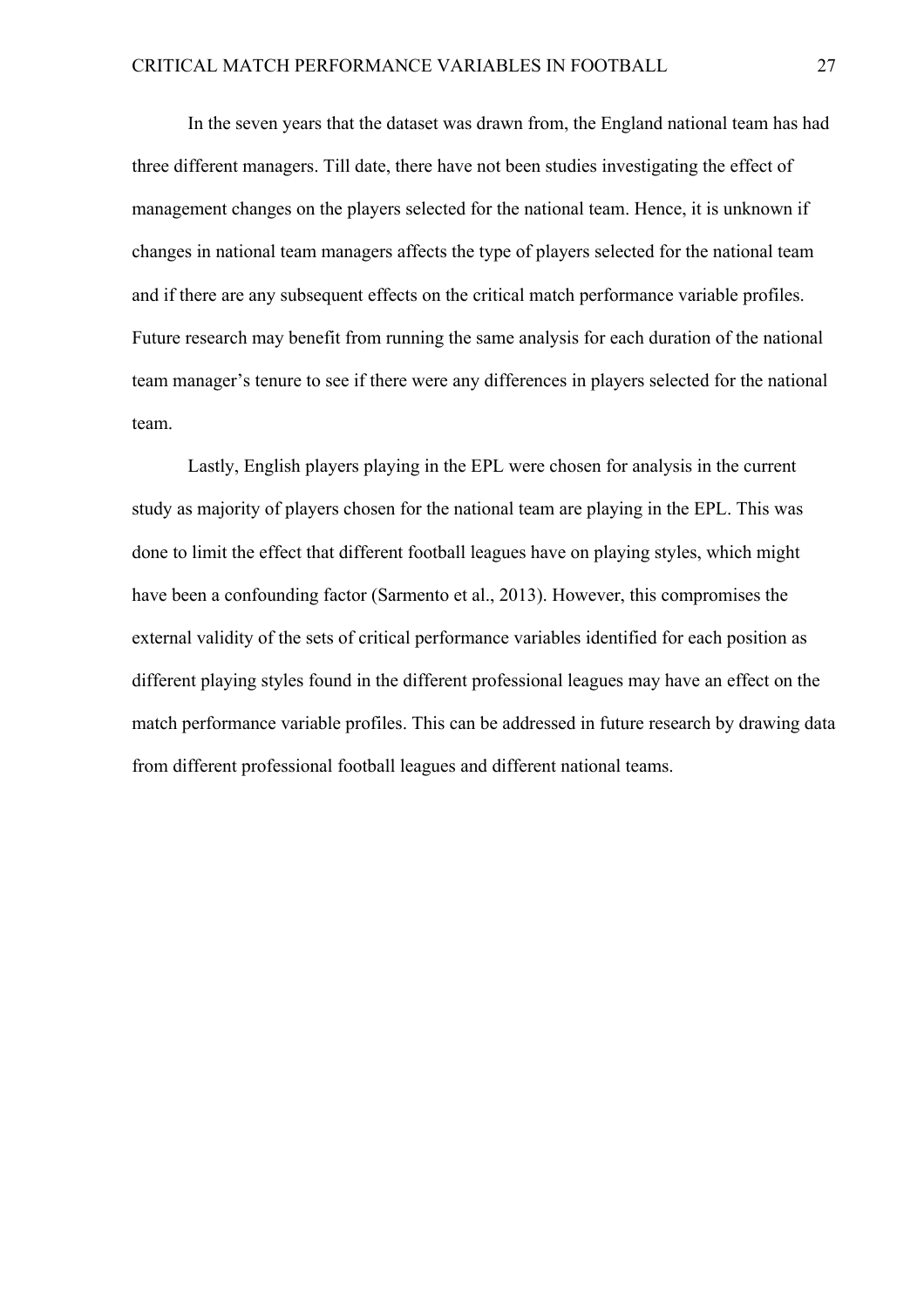#### **Conclusion**

The results from this study suggest that utilizing a set of critical match performance variables unique to playing position, to assess elite English players at the senior level, has a good ability (>77%) to successfully determine their selection into the English national team. Although future work should address external validity concerns and employ a more diverse dataset to improve generalizability of applying the four sets of critical match performance variables to a global football setting, findings of the current study present the viability of adding match performance variable profile analysis to existing holistic, multidimensional methods of identifying footballing talent.

**Word Count: 4971 words**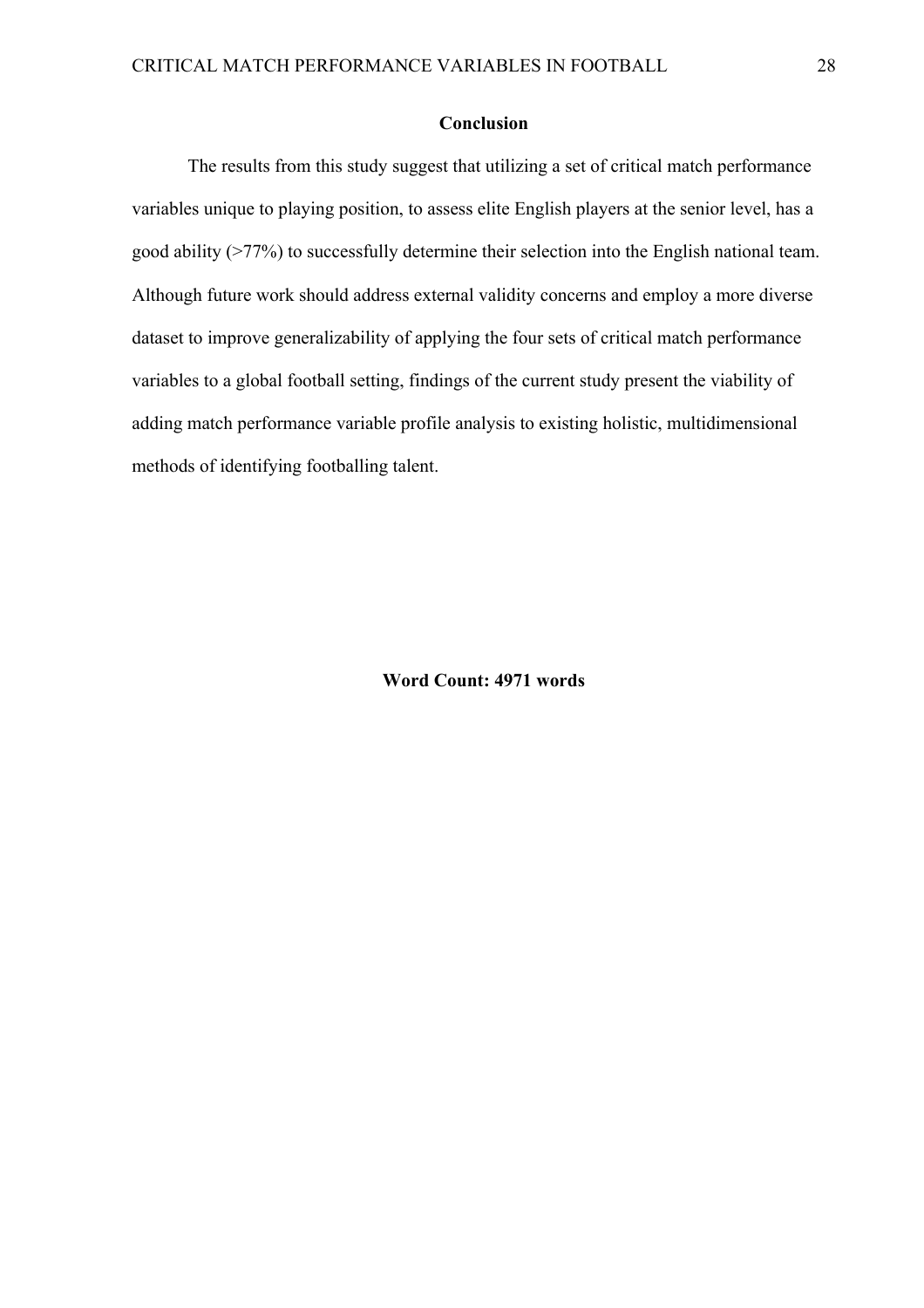#### References

- Aitken, T. (2004). Statistical analysis of top performers in sport with emphasis on the relevance of outliers. *Sports Engineering*, *7*(2), 75–88. https://doi.org/10.1007/BF02915919
- Barnard, M., Dwyer, M., Wilson, J., & Winn, C. (2018). Annual Review of Football Finance 2018 Sports Business Group, (June), 36. Retrieved from www.deloitte.co.uk/sportsbusinessgroup
- Barnes, C., Archer, D. T., Hogg, B., Bush, M., & Bradley, P. S. (2014). The evolution of physical and technical performance parameters in the English Premier League. *International Journal of Sports Medicine*, *35*(13), 1095–1100. https://doi.org/10.1055/s-0034-1375695
- Bradley, P. S., Carling, C., Archer, D., Roberts, J., Dodds, A., Di Mascio, M., … Krustrup, P. (2011). The effect of playing formation on high-intensity running and technical profiles in English FA Premier League soccer matches. *Journal of Sports Sciences*, *29*(8), 821– 830. https://doi.org/10.1080/02640414.2011.561868
- Bush, M., Barnes, C., Archer, D. T., Hogg, B., & Bradley, P. S. (2015). Evolution of match performance parameters for various playing positions in the English Premier League. *Human Movement Science*, *39*, 1–11. https://doi.org/10.1016/J.HUMOV.2014.10.003
- Büyüköztürk, S., & Çokluk-Bökeouglu, Ö. (2008). Discriminant function analysis: Concept and application. *Eurasian Journal of Educational Research*, *33*, 73-92.
- Goto, H., Morris, J. G., & Nevill, M. E. (2015). Match analysis of U9 and U10 English premier league academy soccer players using a global positioning system: Relevance for talent identification and development. *The Journal of Strength & Conditioning Research*, *29*(4), 954–963. https://doi.org/10.1519/JSC.0b013e3182a0d751

Greig, F. (2017). Dexterity, accuracy and FIFA skills - the people behind Opta's football data.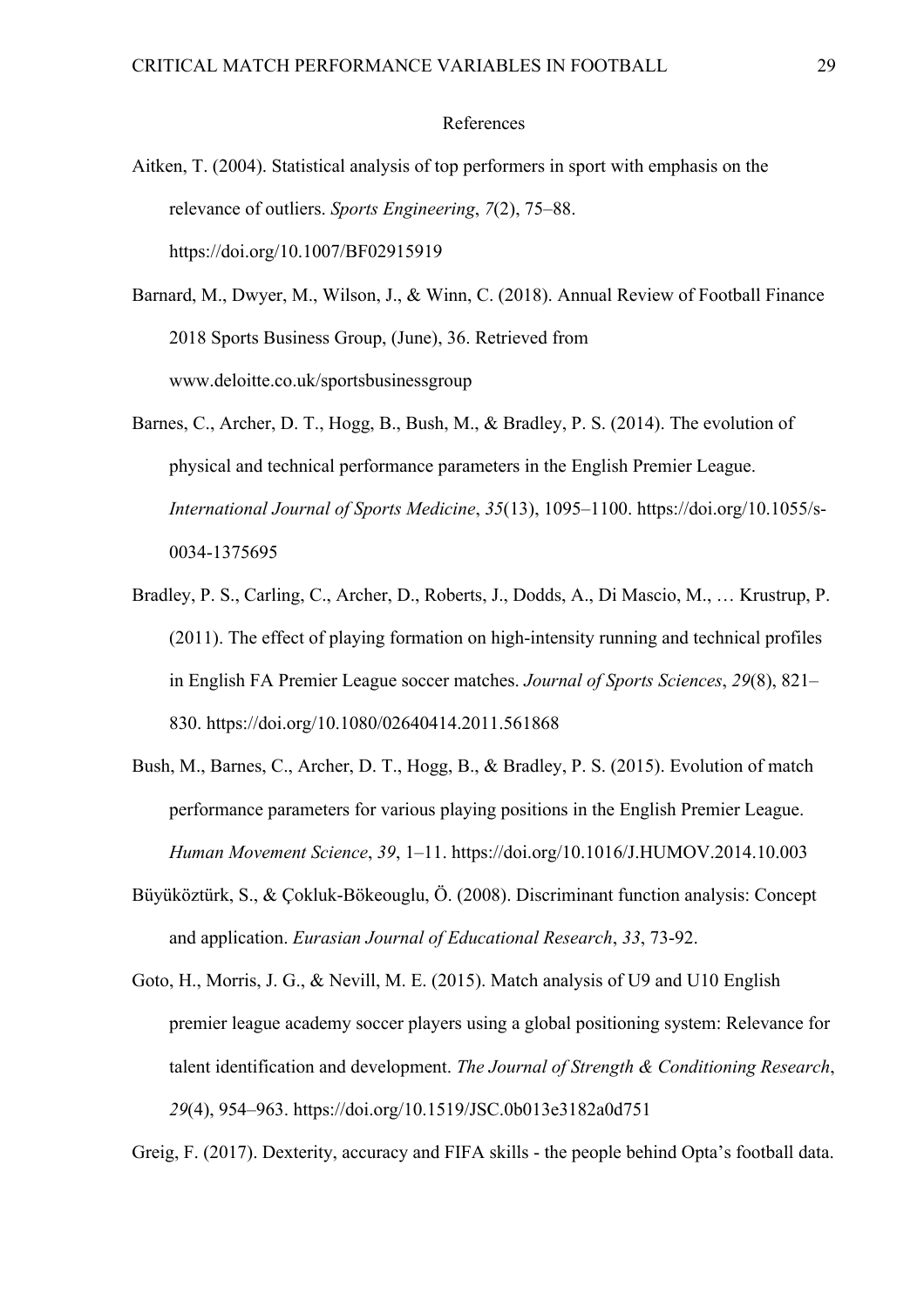Retrieved March 22, 2019, from https://inews.co.uk/sport/football/opta-data-analyststats-football/

- Hall, C. D. (2012). Fishing for all-stars in a time of global free agency: Understanding FIFA eligibility rules and the impact on the US men's national team. *Marquette Sports Law Review*, *23*(1).
- Haugaasen, M., & Jordet, G. (2012). Developing football expertise: A football-specific research review. *International Review of Sport and Exercise Psychology*, *5*(2), 177–201. https://doi.org/10.1080/1750984X.2012.677951
- HÖner, O., Votteler, A., Schmid, M., Schultz, F., & Roth, K. (2015). Psychometric properties of the motor diagnostics in the German football talent identification and development programme. *Journal of Sports Sciences*, *33*(2), 145–159. https://doi.org/10.1080/02640414.2014.928416
- Hughes, M. D., & Bartlett, R. M. (2002). The use of performance indicators in performance analysis. *Journal of Sports Sciences*, *20*(10), 739–754. https://doi.org/10.1080/026404102320675602
- Hughes, M. D., Caudrelier, T., James, N., Redwood-Brown, A., Donnelly, I., Kirkbride, A., & Duschesne, C. (2012). Moneyball and soccer - An analysis of the key performance indicators of elite male soccer players by position. *Journal of Human Sport and Exercise, 7*(2), 402-412. https://doi.org/10.4100/jhse.2012.72.06
- Hunter, A. (2018). More talent, fewer minutes: English players suffering in Premier League | Football | The Guardian. Retrieved March 22, 2019, from https://www.theguardian.com/football/2018/sep/05/english-premier-league-garethsouthgate
- Johnston, K., Wattie, N., Schorer, J., & Baker, J. (2018). Talent identification in sport: A systematic review. *Sports Medicine*, *48*(1), 97–109. https://doi.org/10.1007/s40279-017-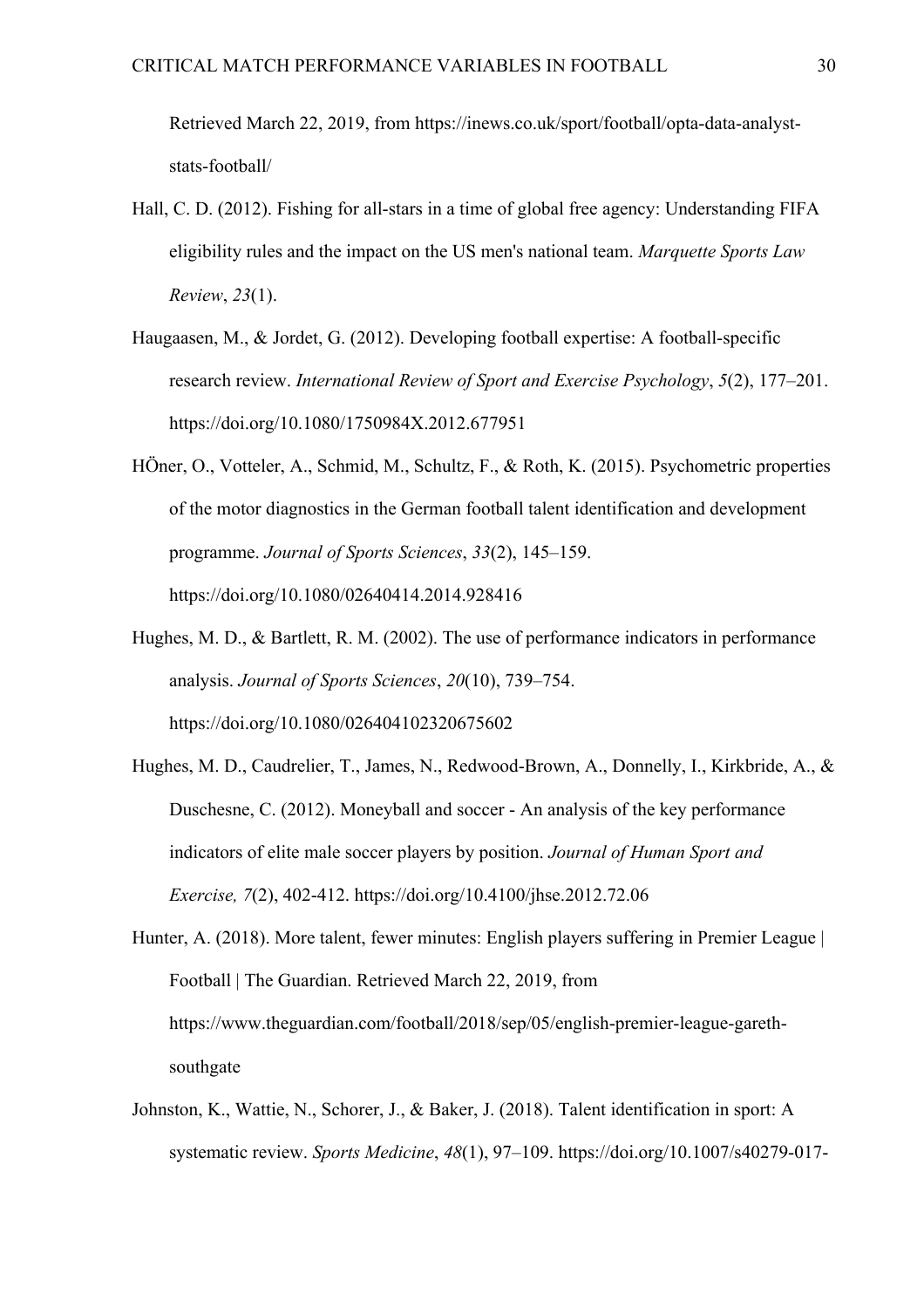0803-2

- Keller, B. S., Raynor, A. J., Bruce, L., & Iredale, F. (2016). Technical attributes of Australian youth soccer players: Implications for talent identification. *International Journal of Sports Science & Coaching*, *11*(6), 819-824. https://doi.org/10.1177/1747954116676108
- Klecka, W. R. (1980). *Discriminant analysis*. Retrieved from https://books.google.com.sg/books/about/Discriminant\_Analysis.html?id=9vrgGJy7XO QC&redir\_esc=y
- Lago-Peñas, C., Lago-Ballesteros, J., & Rey, E. (2011). Differences in performance indicators between winning and losing teams in the UEFA Champions League. *Journal of Human Kinetics*, *27*(1), 135–146. https://doi.org/10.2478/v10078-011-0011-3
- le Gall, F., Carling, C., Williams, M., & Reilly, T. (2010). Anthropometric and fitness characteristics of international, professional and amateur male graduate soccer players from an elite youth academy. *Journal of Science and Medicine in Sport*, *13*(1), 90–95. https://doi.org/10.1016/j.jsams.2008.07.004
- Littlewood, M., Mullen, C., & Richardson, D. (2011). Football labour migration: An examination of the player recruitment strategies of the "big five" European football leagues 2004-5 to 2008-9. *Soccer and Society*, *12*(6), 788–805. https://doi.org/10.1080/14660970.2011.609680
- Liu, H., Gómez, M.-A., Gonçalves, B., & Sampaio, J. (2016). Technical performance and match-to-match variation in elite football teams. https://doi.org/10.1080/02640414.2015.1117121
- Liu, H., Hopkins, W., Gómez, A. M., & Molinuevo, S. J. (2013). Inter-operator reliability of live football match statistics from OPTA Sportsdata. *International Journal of Performance Analysis in Sport*, *13*(3), 803–821. https://doi.org/10.1080/24748668.2013.11868690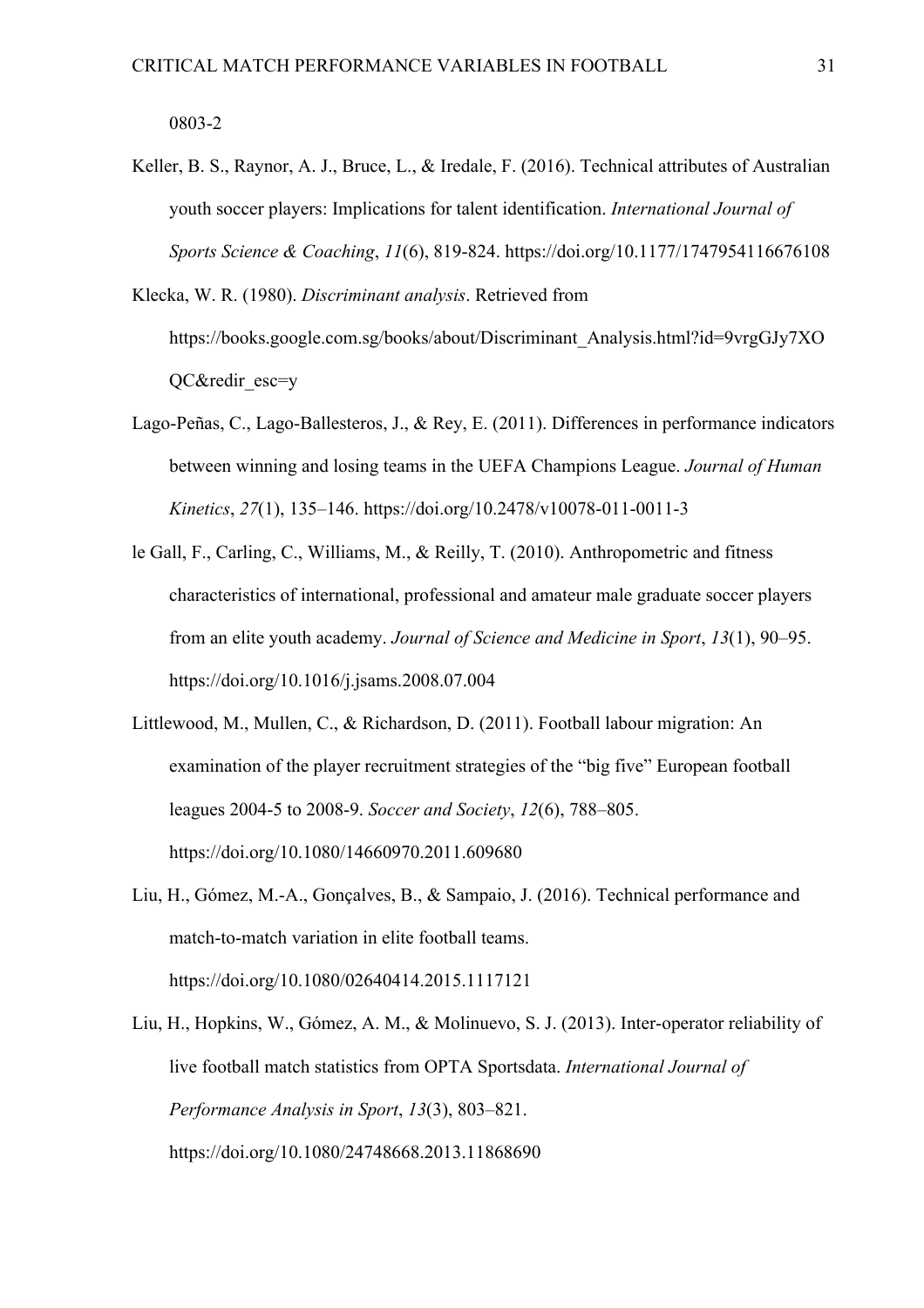Malina, R. M., Cumming, S. P., Kontos, A. P., Eisenmann, J. C., Ribeiro, B., & Aroso, J. (2005). Maturity-associated variation in sport-specific skills of youth soccer players aged 13-15 years. *Journal of Sports Sciences*, *23*(5), 515–522. https://doi.org/10.1080/02640410410001729928

Matesanz, D., Holzmayer, F., Torgler, B., Schmidt, S. L., & Ortega, G. J. (2018). Transfer market activities and sportive performance in European first football leagues: A dynamic network approach. *PLOS ONE*, *13*(12), e0209362. https://doi.org/10.1371/journal.pone.0209362

- Nevill, A. M., Atkinson, G., Hughes, M. D., & Cooper, S. M. (2002). Statistical methods for analysing discrete and categorical data recorded in performance analysis. *Journal of Sports Sciences*, *20*(10), 829–844. https://doi.org/10.1080/026404102320675666
- Norusis, M. J. (1993). *SPSS: SPSS for Windows, base system user's guide release 6.0*. Retrieved from

https://books.google.com.sg/books/about/SPSS\_for\_Windows.html?id=1QlHAAAAMA AJ&redir\_esc=y

- O'Boyle Jr, E., & Aguinis, H. (2012). The best and the rest: Revisiting the norm of normality of individual performance. *Personnel Psychology*, *65*(1), 79–119. https://doi.org/10.1111/j.1744-6570.2011.01239.x
- O'Connor, D., Larkin, P., & Williams, A. (2016). Talent identification and selection in elite youth football: An Australian context. *European Journal of Sport Science*, *16*(7), 837- 844. https://doi.org/10.1080/17461391.2016.1151945
- Oberstone, J. (2010). Comparing English premier league goalkeepers: Identifying the pitch actions that differentiate the best from the rest. *Journal of Quantitative Analysis in Sports*, *6*(1). https://doi.org/10.2202/1559-0410.1221

OPTA. (2012). Definitions OPTA and pack training 2012/13. OPTA Sportsdata Madrid.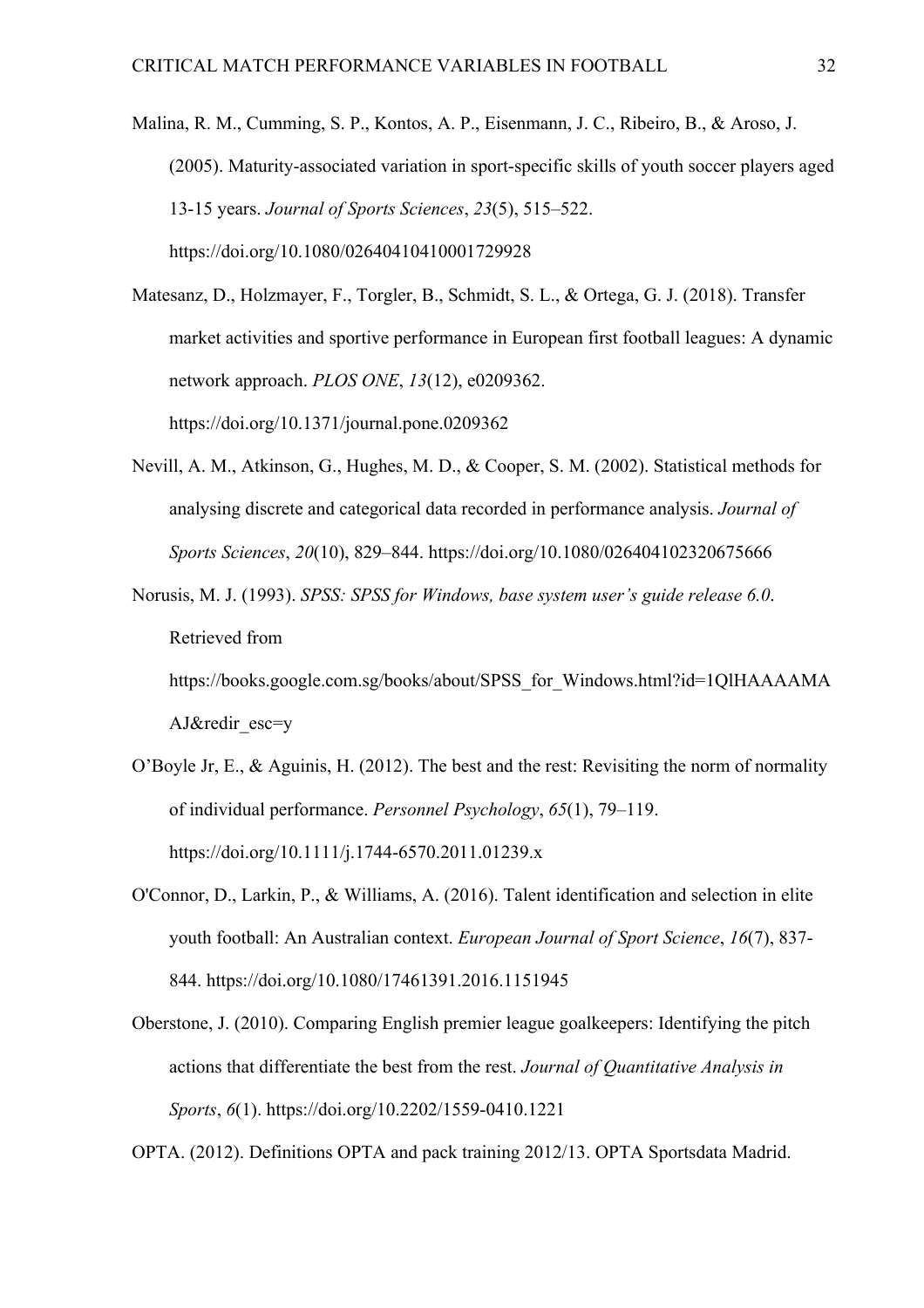- Pollard, R., Armatas, V., Hojjat, S., & Sani, Z. (2017). Home advantage in professional football in Iran - Differences between teams, levels of play and the effects of climate. *International Journal of Science Culture and Sport,* 5(4), 328-339. https://doi.org/10.14486/IntJSCS696
- Rampinini, E., Impellizzeri, F. M., Castagna, C., Coutts, A. J., & Wisløff, U. (2009). Technical performance during soccer matches of the Italian Serie A league: Effect of fatigue and competitive level. *Journal of Science and Medicine in Sport*, *12*(1), 227–233. https://doi.org/10.1016/j.jsams.2007.10.002
- Reilly, T., Williams, A. M., Nevill, A., & Franks, A. (2000). A multidisciplinary approach to talent identification in soccer. *Journal of Sports Sciences*, *18*(9), 695–702. https://doi.org/10.1080/02640410050120078
- Russell, M., Rees, G., & Kingsley, M. I. C. (2013). Technical demands of soccer match play in the English championship. *Journal of Strength and Conditioning Research*, *27*(10), 2869–2873. https://doi.org/10.1519/JSC.0b013e318280cc13
- Sainz de Baranda, P., Adán, L., García-Angulo, A., Gómez-López, M., Nikolic, B., & Ortega-Toro, E. (2019). Differences in the offensive and defensive actions of the goalkeepers at women's FIFA World Cup 2011. *Frontiers in Psychology*, *10*, 223. https://doi.org/10.3389/fpsyg.2019.00223
- Sampaio, J., Janeira, M., Ibáñez, S., & Lorenzo, A. (2006). Discriminant analysis of gamerelated statistics between basketball guards, forwards and centres in three professional leagues. *European Journal of Sport Science*, *6*(3), 173–178. https://doi.org/10.1080/17461390600676200
- Sarmento, H., Marcelino, R., Anguera, M. T., CampaniÇo, J., Matos, N., & LeitÃo, J. C. (2014). Match analysis in football: A systematic review. *Journal of Sports Sciences*, *32*(20), 1831–1843. https://doi.org/10.1080/02640414.2014.898852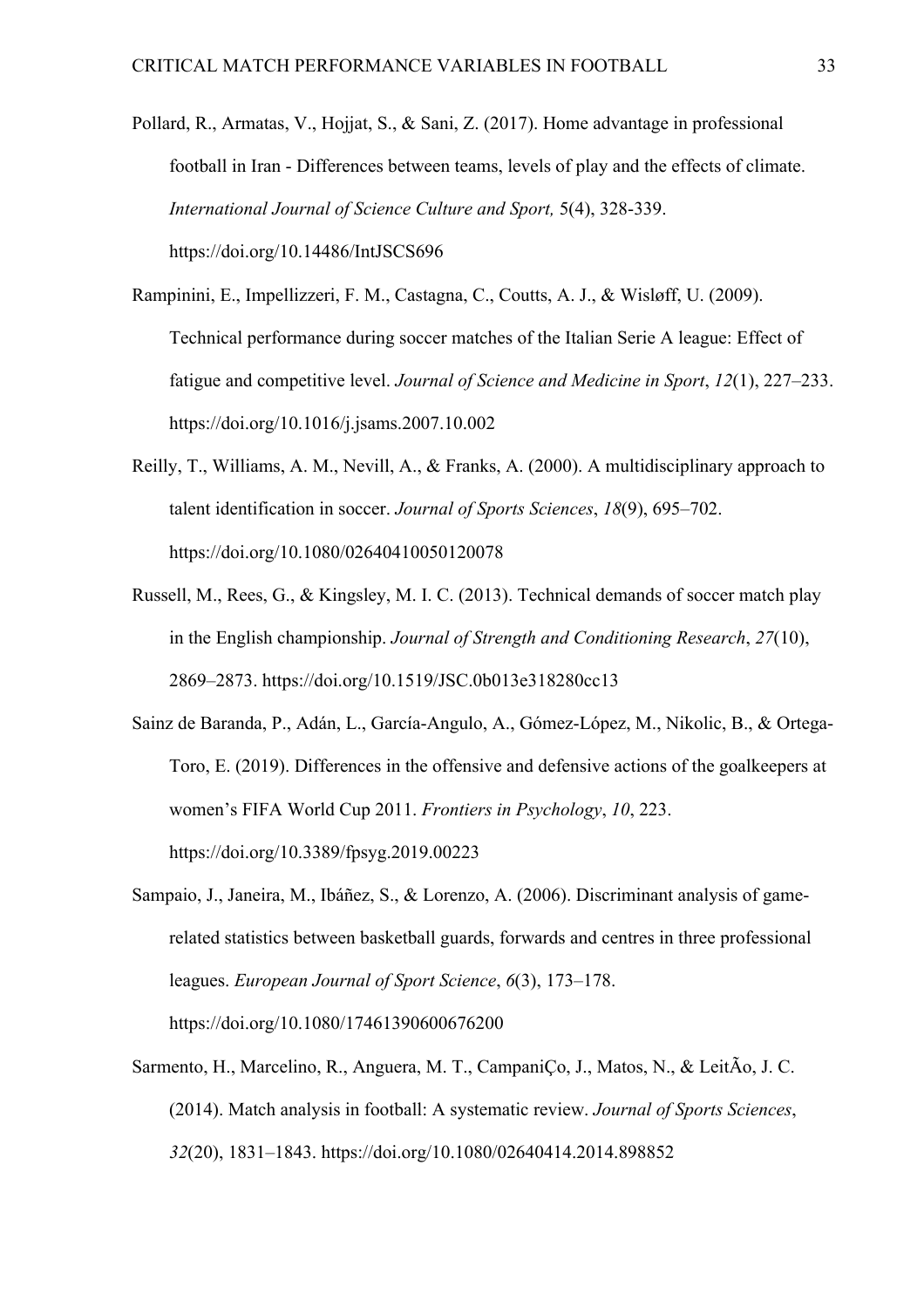- Sarmento, H., Pereira, A., Matos, N., Campaniço, J., Anguera, T. M., Leitão, J., & Anguera, M. T. (2013). English Premier League, Spain's La Liga and Italy's Serié A - What's different? *International Journal of Performance Analysis in Sport*, *13*(3), 773–789. https://doi.org/10.1080/24748668.2013.11868688
- Scott, P., & Tweedale, A. (2018). Premier League transfer business analysed: spending falls as shorter summer window comes into effect. Retrieved February 28, 2019, from https://www.telegraph.co.uk/football/2018/08/10/premier-league-transfer-businessanalysed-spending-falls-shorter/
- Sieghartsleitner, R., Zuber, C., Zibung, M., & Conzelmann, A. (2019). Science or coaches' eye? - Both! Beneficial collaboration of multidimensional measurements and coach assessments for efficient talent selection in elite youth football. *Journal of Sports Science and Medicine*, *18*(1), 32–43.
- Tabachnick, B. G., Fidell, L. S., & Ullman, J. B. (2007). *Using multivariate statistics* (Vol. 5). Boston, MA: Pearson.
- UEFA Club Licensing and Financial Fair Play Regulations. (2015). Retrieved from https://www.uefa.com/MultimediaFiles/Download/Tech/uefaorg/General/02/26/77/91/22 67791\_DOWNLOAD.pdf
- Vaeyens, R., Lenoir, M., Williams, A. M., & Philippaerts, R. M. (2008). Talent identification and development programmes in sport. *Sports Medicine*, *38*(9), 703–714. https://doi.org/10.2165/00007256-200838090-00001
- Vaeyens, R., Philippaerts, R. M., & Malina, R. M. (2005). The relative age effect in soccer: A match-related perspective. *Journal of Sports Sciences*, *23*(7), 747–756. https://doi.org/10.1080/02640410400022052
- Wiemeyer, J. (2003). Who should play in which position in soccer? Empirical evidence and unconventional modelling. *International Journal of Performance Analysis in Sport*, *3*(1),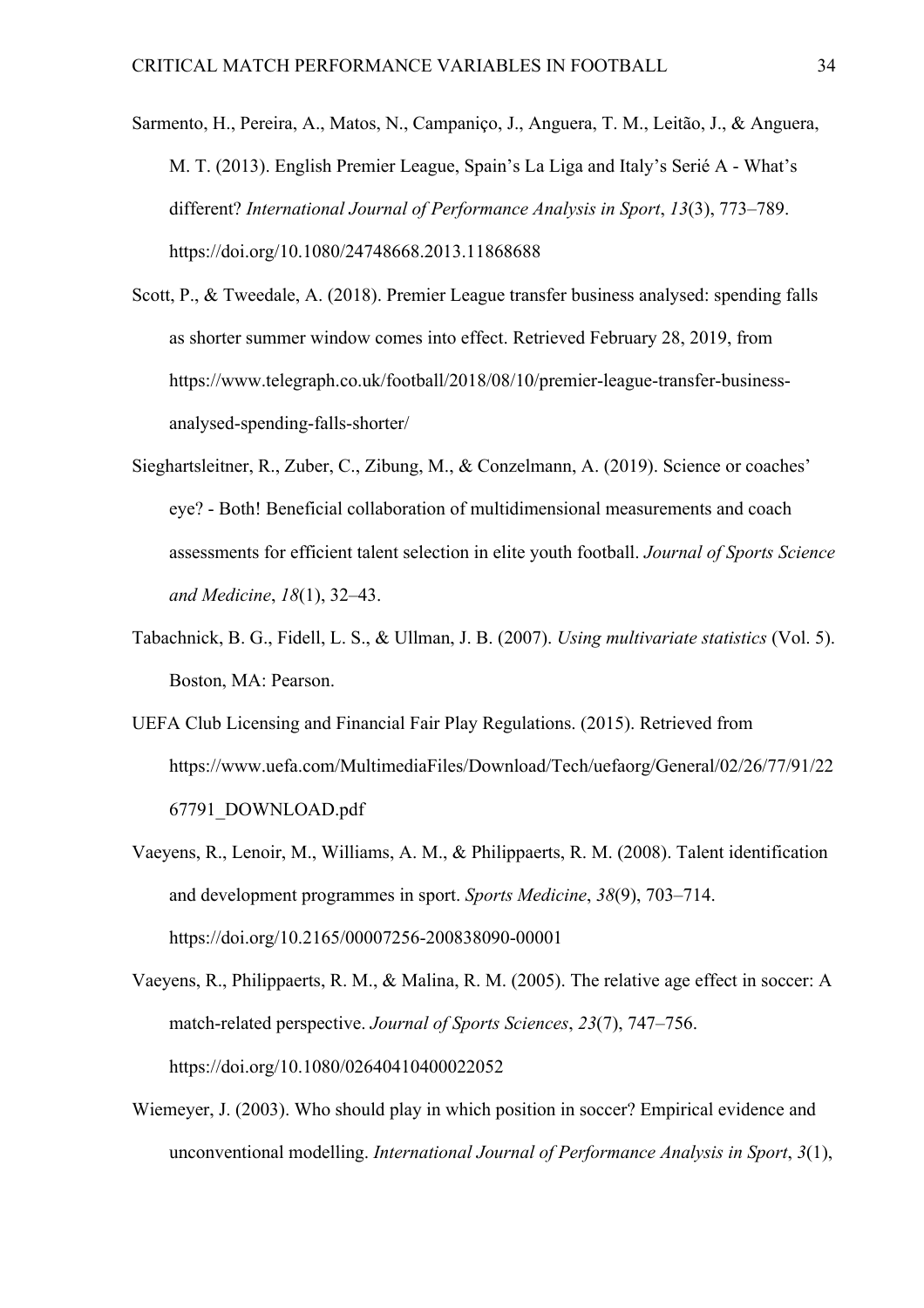1–18. https://doi.org/10.1080/24748668.2003.11868269

- Williams, A., & Reilly, T. (2000). Talent identification and development in soccer. *Journal of Sports Sciences*, *18*(9), 657–667. https://doi.org/10.1080/02640410050120041
- Williams, R. (2015). Multicollinearity. University of Notre Dame. Retrieved from https://www3.nd.edu/~rwilliam/
- Wilson, J. G. (2017). Talent identification and development of youth athletes in football. *Journal of Australian Strength & Conditioning*, *25*(7), 73–78.
- Yi, Q., Jia, H., Liu, H., & Gómez, M. Á. (2018). Technical demands of different playing positions in the UEFA Champions League. *International Journal of Performance Analysis in Sport*, *18*(6), 926–937. https://doi.org/10.1080/24748668.2018.1528524